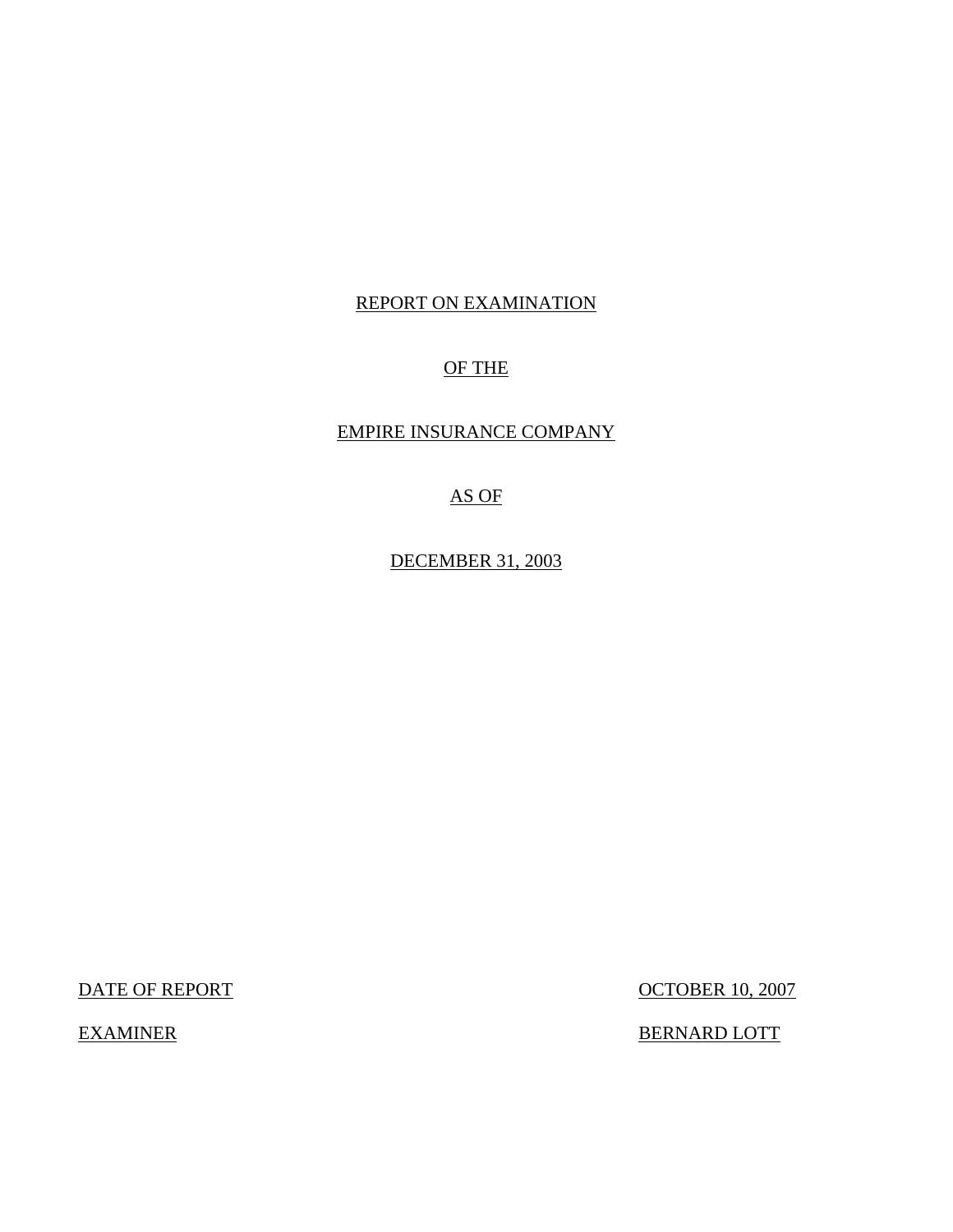# TABLE OF CONTENTS

# ITEM NO. PAGE NO. [1. Scope of examination 2](#page-3-0) 2. Description of Company 3 A. Management 4 [B. Territory and plan of operation 6](#page-7-0) [C. Reinsurance 7](#page-8-0) [D. Holding company system 7](#page-8-0) [E. Abandoned Property Law 11](#page-12-0) [F. Significant operating ratios 11](#page-12-0) G. Accounts and records 12 3. Financial statements 14 A. Balance sheet 14 B. Underwriting and investment exhibit 16 [4. Losses and loss adjustment expenses 18](#page-19-0) [5. Taxes, licenses and fees 18](#page-19-0) [6. Market conduct activities 19](#page-20-0) 7. Compliance with prior report on examination 20 [8. Summary of comments and recommendations 23](#page-24-0)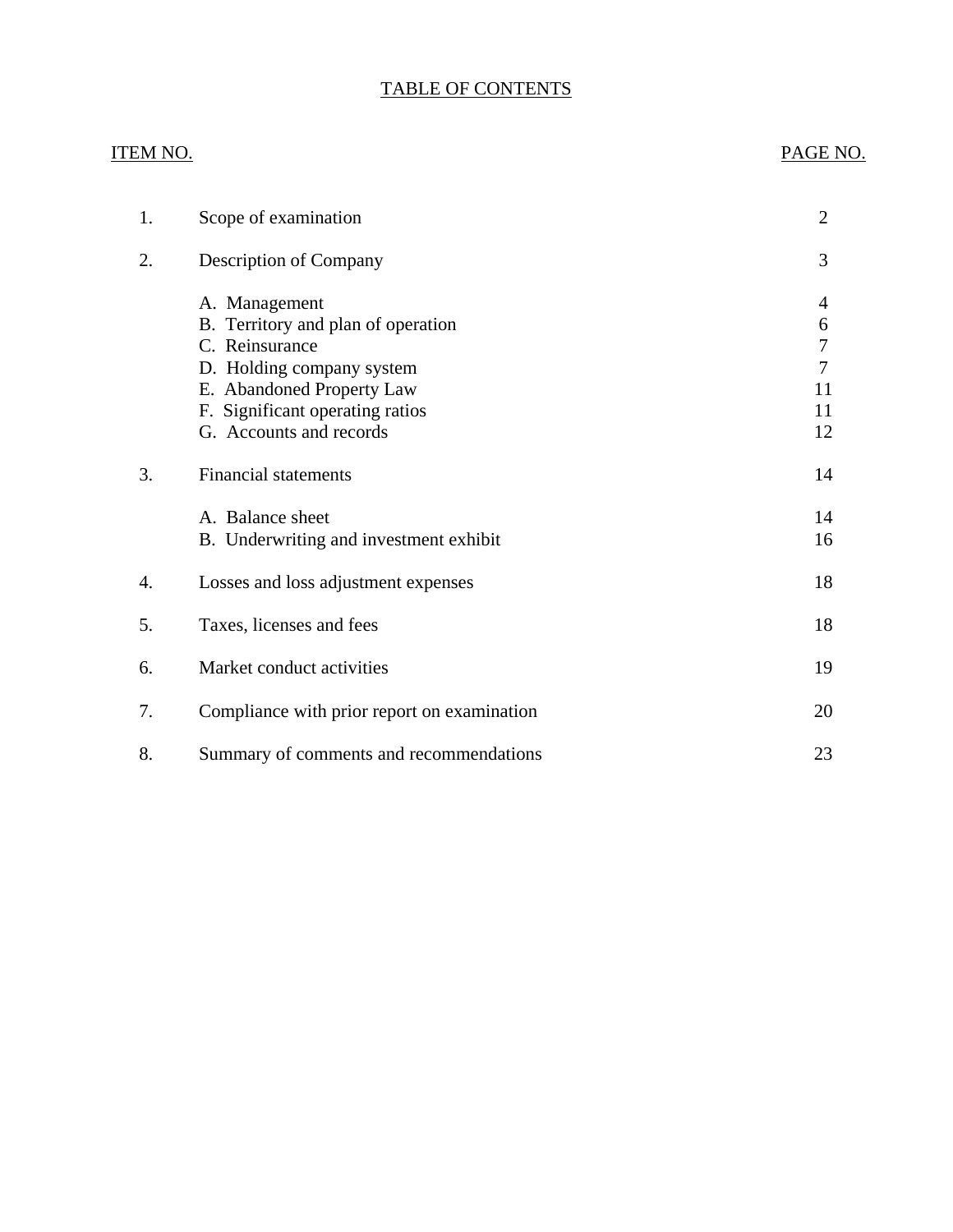

STATE OF NEW YORK INSURANCE DEPARTMENT 25 BEAVER STREET NEW YORK, NEW YORK 10004

October 10, 2007

Honorable Eric R. Dinallo Superintendent of Insurance Albany, New York 12257

Sir:

Pursuant to the requirements of the New York Insurance Law, and in compliance with the instructions contained in Appointment Number 22146 dated February 3, 2004 attached hereto, I have made an examination into the condition and affairs of Empire Insurance Company as of December 31, 2003, and submit the following report thereon.

Wherever the designations "the Company" or "Empire" appear herein without qualification, they should be understood to indicate Empire Insurance Company.

Wherever the term "Department" appears herein without qualification, it should be understood to mean the New York Insurance Department.

The examination was conducted at the Company's home office located at 45 Main Street, Brooklyn, New York 11201.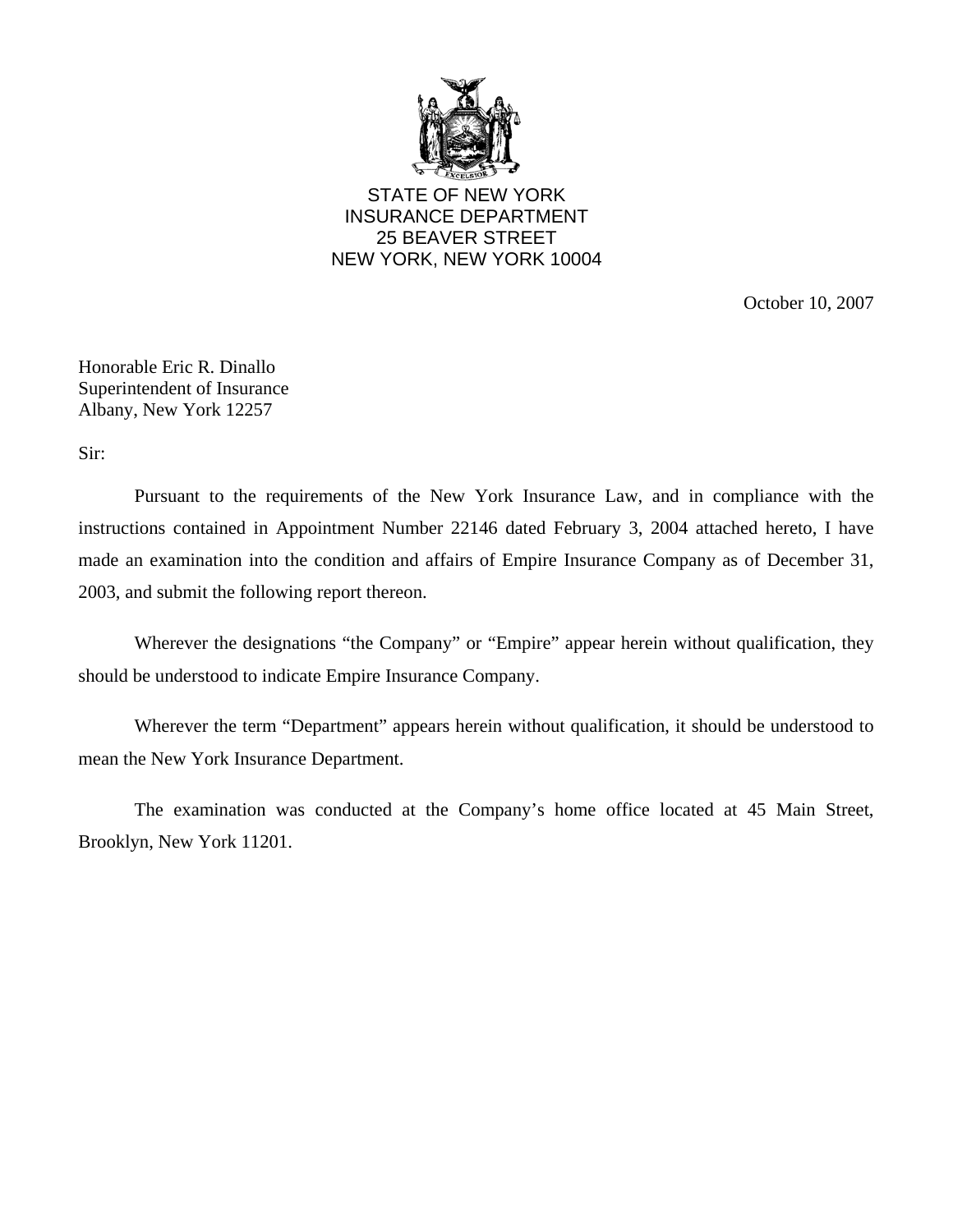# 2 **1. SCOPE OF EXAMINATION**

<span id="page-3-0"></span>The previous examination was conducted as of December 31, 1999. This examination covered the four-year period from January 1, 2000 through December 31, 2003. Where deemed appropriate, transactions occurring subsequent to the examination period were reviewed.

The examination comprised a complete verification of assets and liabilities as of December 31, 2003. The examination included a review of income, disbursements and company records deemed necessary to accomplish such analysis or verification and utilized, to the extent considered appropriate, work performed by the Company's independent public accountants. A review or audit was also made of the following items as called for in the Examiners Handbook of the National Association of Insurance Commissioners:

> History of Company Management and control Corporate records Fidelity bond and other insurance Territory and plan of operation Growth of Company Business in force by states Loss experience Reinsurance Accounts and records Financial statements

A review was also made to ascertain what action was taken by the Company with regard to comments and recommendations contained in the prior report on examination.

This report on examination is confined to financial statements and comments on those matters, which involve departures from laws, regulations or rules, or which are deemed to require explanation or description.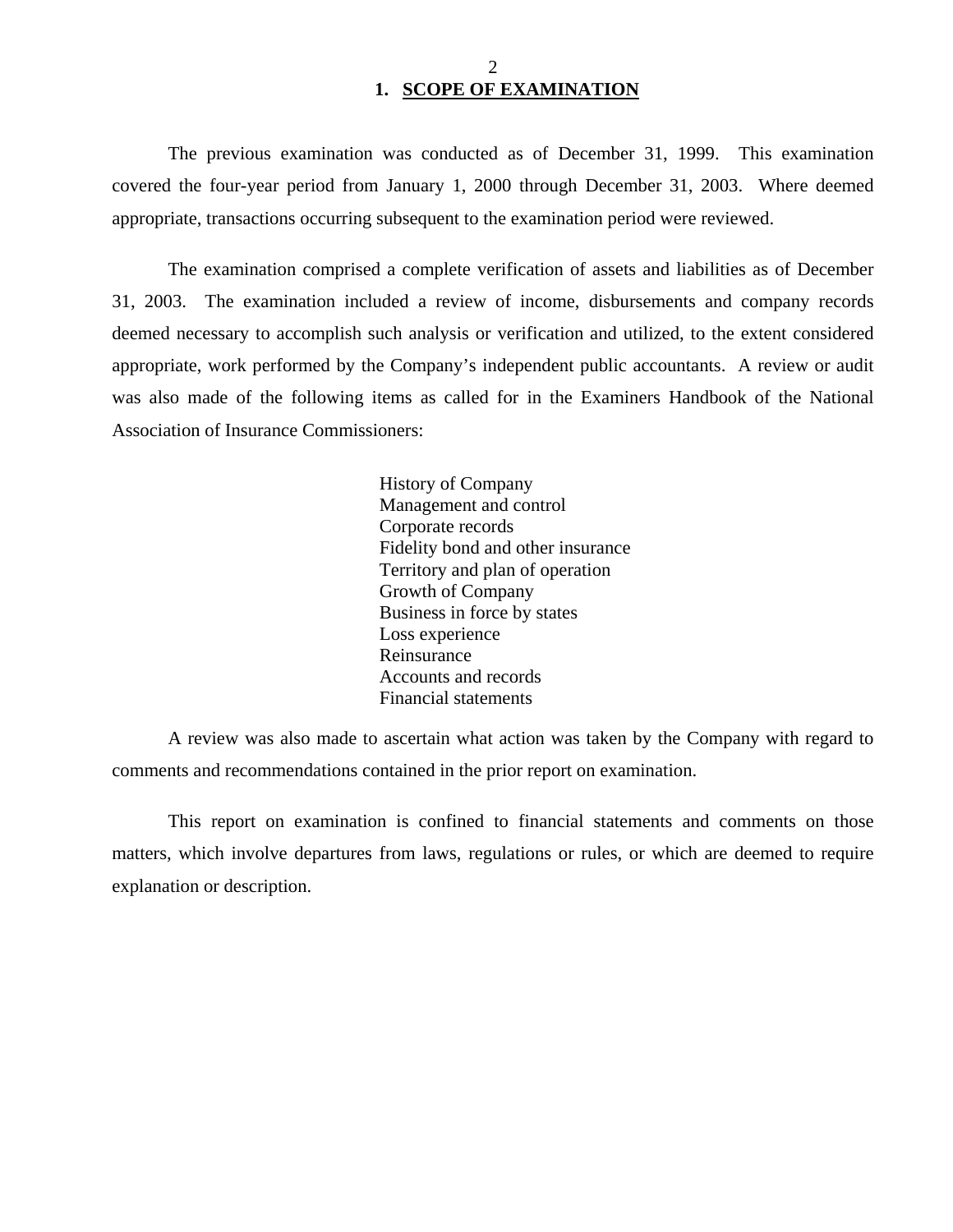# 3 **2. DESCRIPTION OF COMPANY**

The Company was incorporated under the laws of the State of New York as the Red Cap Mutual Casualty Company on February 6, 1925. It began business March 1, 1925. The name was changed to Empire Mutual Casualty Company in 1937 and to Empire Mutual Insurance Company in 1953. Under a plan of demutualization adopted on December 20, 1985, the stock company was formed on January 1, 1988 under its present name.

Effective December 31, 2001, the Company merged with its wholly-owned subsidiary, Centurion Insurance Company and on December 31, 2003 the Company merged with substantiallyowned (84.6%) subsidiary, Allcity Insurance Company ("Allcity"), with Empire as the surviving company.

The Company's common capital stock of \$11,309,200, comprised of 113,092 outstanding common shares with a par value of \$100 per share, remained constant throughout the period covered by this examination. Authorized common shares remained unchanged at 120,000.

At December 31, 2003, the Company's gross paid-in and contributed surplus of \$52,143,276 includes a \$2,924,699 increase during the period covered by this examination as follows:

| Year | Description                                     |           | Amount       |
|------|-------------------------------------------------|-----------|--------------|
| 1999 | Beginning gross paid in and contributed surplus |           | \$49,218,577 |
| 2002 | Surplus contribution                            | \$157,923 |              |
| 2003 | Surplus contribution                            | 2,766,776 |              |
|      | Total surplus contributions                     |           | 2,924,699    |
| 2003 | Ending gross paid in and contributed surplus    |           | \$52,143,276 |

The 2003 surplus contribution of \$2,766,776 represents the contribution by the Company's ultimate parent, Leucadia National Corporation ("Leucadia"), of 1,091,224 shares of Allcity Insurance Company ("Allcity") at its statutory book value as of December 31, 2002.

At December 31, 2002, the Company owned approximately 84.6% of the 7,078,625 issued and outstanding shares of Allcity. Of the remaining 1,091,224 outstanding shares, 471,407 were owned by Leucadia and 619,817 were owned by various minority shareholders. In 2003, Leucadia acquired the shares owned by the minority shareholders according to a "Plan for acquisition of minority interests in a subsidiary insurer" pursuant to Section 7118 of the New York Insurance Law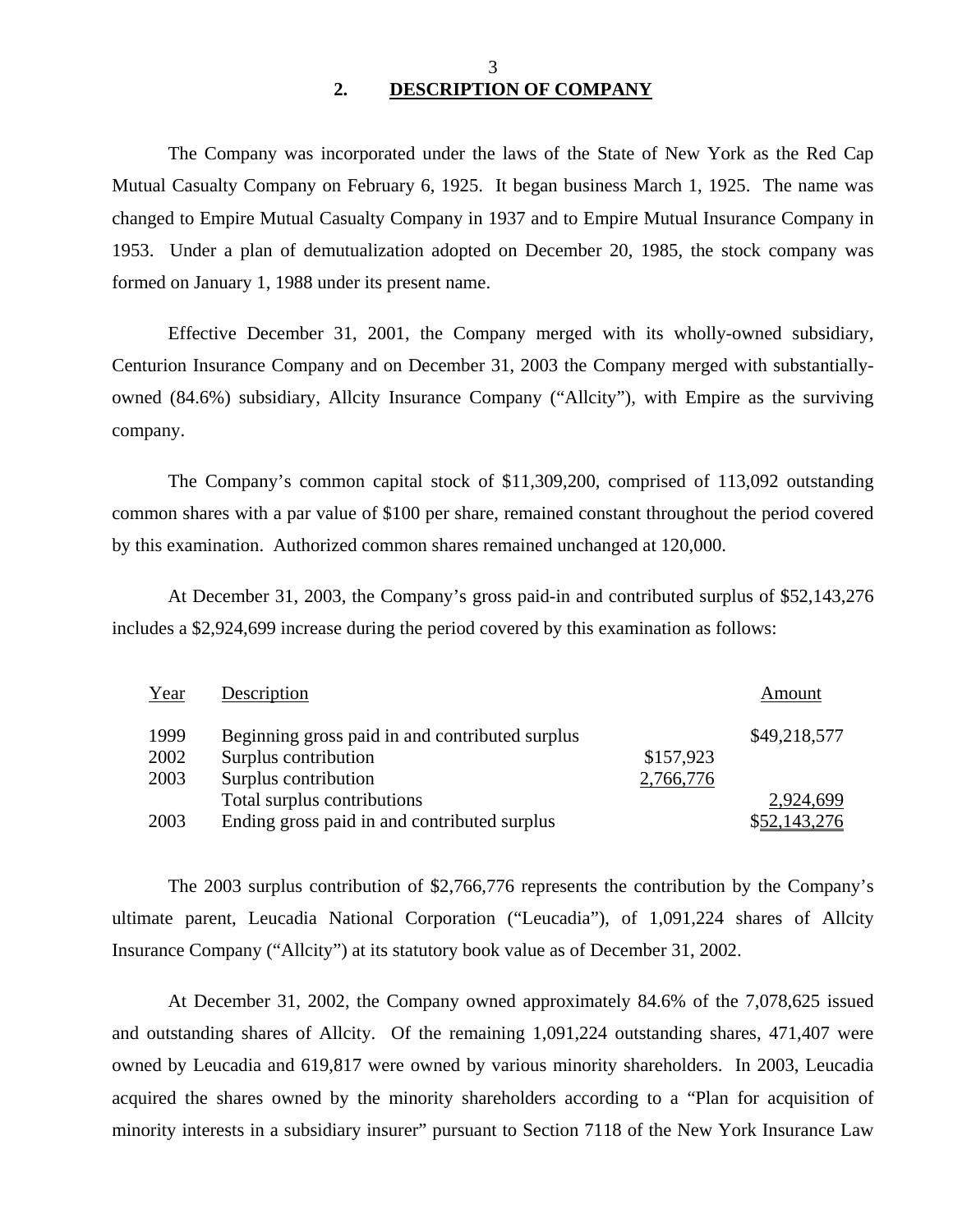("the Plan"). Pursuant to the Plan, Leucadia offered to purchase the shares of Allcity held by the minority shareholders at a price of \$2.75/share, which exceeded the statutory value of \$2.53/share. Upon completion of the acquisition of minority shares, Leucadia contributed the 1,091,224 shares of Allcity to the Company.

After the contribution of Allcity's shares by Leucadia, the Company owned 100% of the outstanding shares of Allcity, at which point, Allcity was merged with and into Empire, with Empire as the surviving entity.

#### A. Management

Pursuant to the Company's charter and by-laws, management of the Company is vested in a board of directors consisting of not less than thirteen nor more than twenty-one members. The Company's by-laws state that the board shall hold at least four quarterly meetings each calendar year. As of December 31, 2003, there were thirteen directors of the Company, as follows:

| Name and Residence                   | <b>Principal Business Affiliation</b>       |
|--------------------------------------|---------------------------------------------|
| Martin Benjamin Bernstein            | Chairman,                                   |
| North Salem, NY                      | <b>Bedford Capital</b>                      |
| Ian MacNeill Cumming                 | Chairman,                                   |
| Jackson, WY                          | Leucadia National Corporation               |
| <b>Christopher James Gruttemeyer</b> | Vice President,                             |
| Nanuet, NY                           | <b>Empire Insurance Company</b>             |
| James Edward Jordan                  | Director,                                   |
| New York, NY                         | Leucadia National Corporation               |
| Thomas Edward Mara                   | Executive Vice President and Treasurer,     |
| Franklin Lakes, NY                   | Leucadia National Corporation               |
| Rocco Joseph Nittoli                 | Vice President and Chief Operating Officer, |
| Old Bridge, NJ                       | <b>Empire Insurance Company</b>             |
| Joseph Anthony Orlando               | Vice President and Chief Financial Officer, |
| Harrison, NY                         | Leucadia National Corporation               |
| <b>Herbert Eugene Scruggs</b>        | President and Chief Executive Officer,      |
| Salt Lake City, UT                   | <b>Empire Insurance Company</b>             |
| Louis Vincent Siracusano             | Attorney,                                   |
| East Meadow, NY                      | McKenna, Siracusano, Fehringer & Chianese   |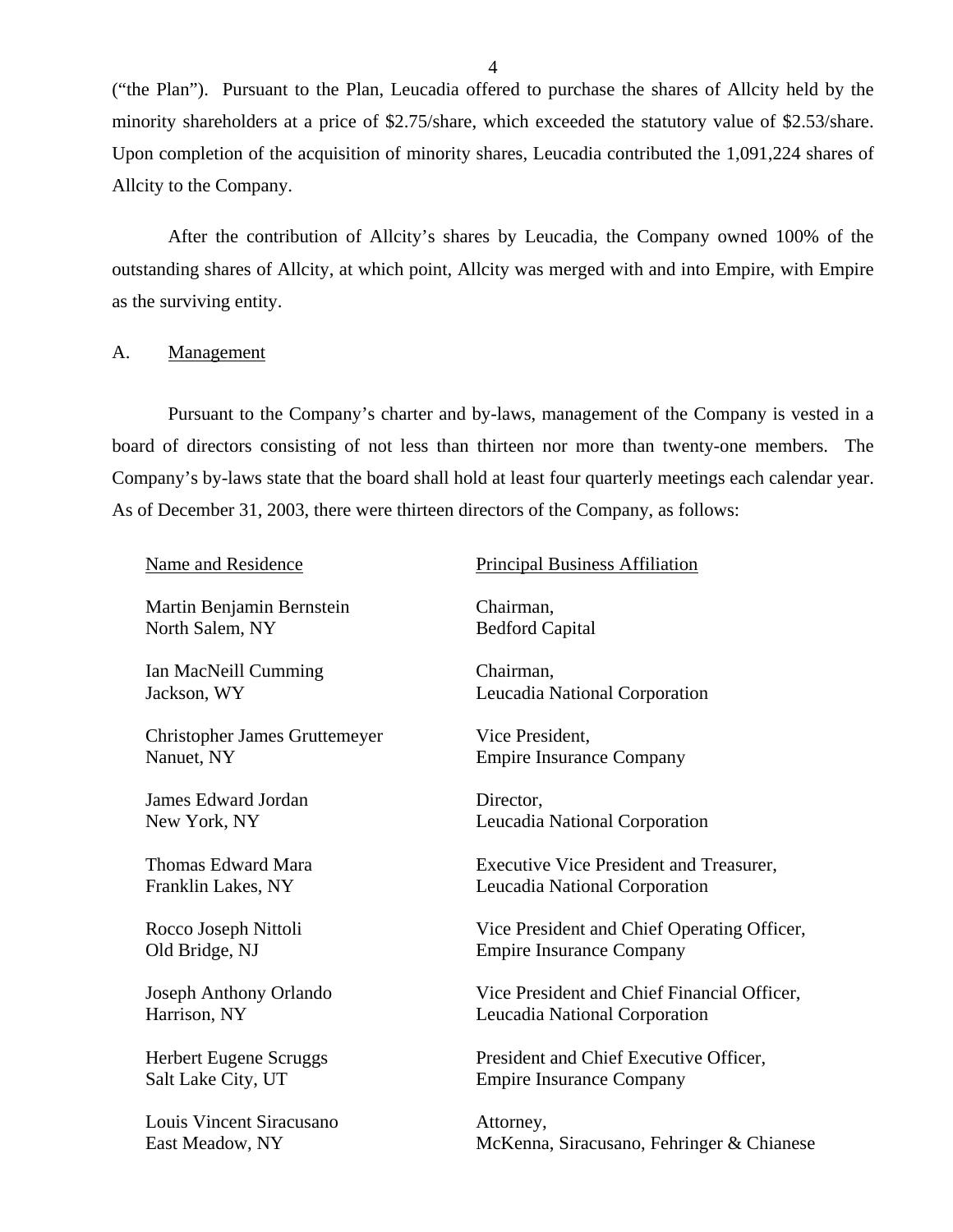| Name and Residence                      | 5<br><b>Principal Business Affiliation</b> |
|-----------------------------------------|--------------------------------------------|
| Joseph Saul Steinberg                   | President.                                 |
| Brooklyn, NY                            | Leucadia National Corporation              |
| Daniel Glenn Stewart<br>Short Hills, NJ | Independent consulting actuary             |
| Lucius Theus                            | President.                                 |
| Bloomfield Hills, MI                    | The U.S. Associates                        |
| Harry Haven Wise                        | President,                                 |
| New York, NY                            | H. W. Associates, Inc.                     |

A review of the minutes of the board of directors' meetings held during the examination period indicated that the meetings were generally well attended and each board member had an acceptable record of attendance.

As of December 31, 2003, the principal officers of the Company were as follows:

| Name                       | Title                                           |
|----------------------------|-------------------------------------------------|
| Herbert E. Scruggs         | President and Chief Executive Officer           |
| Rocco J. Nittoli           | Vice President & Chief Operating Officer        |
| Christopher J. Gruttemeyer | Vice President, Business Analysis               |
| Douglas Whitenack          | Vice President & Chief Financial Officer        |
| <b>Edward A Hayes</b>      | Senior Vice President, Claims                   |
| Adam C Cheven              | Vice President, Underwriting                    |
| C. Gary Brown              | Vice President, Information Services            |
| Lisa M. Bencivenga         | <b>Assistant Vice President &amp; Secretary</b> |
|                            |                                                 |

## Conflict of Interest Statements

A review of signed conflict of interest affidavits noted that the Company obtained signed affidavits from all directors, officers and employees for the year 2000. Thereafter, only new employees signed conflict of interest affidavits.

It is recommended that the Company require all directors and officers to sign conflict of interest affidavits on an annual basis.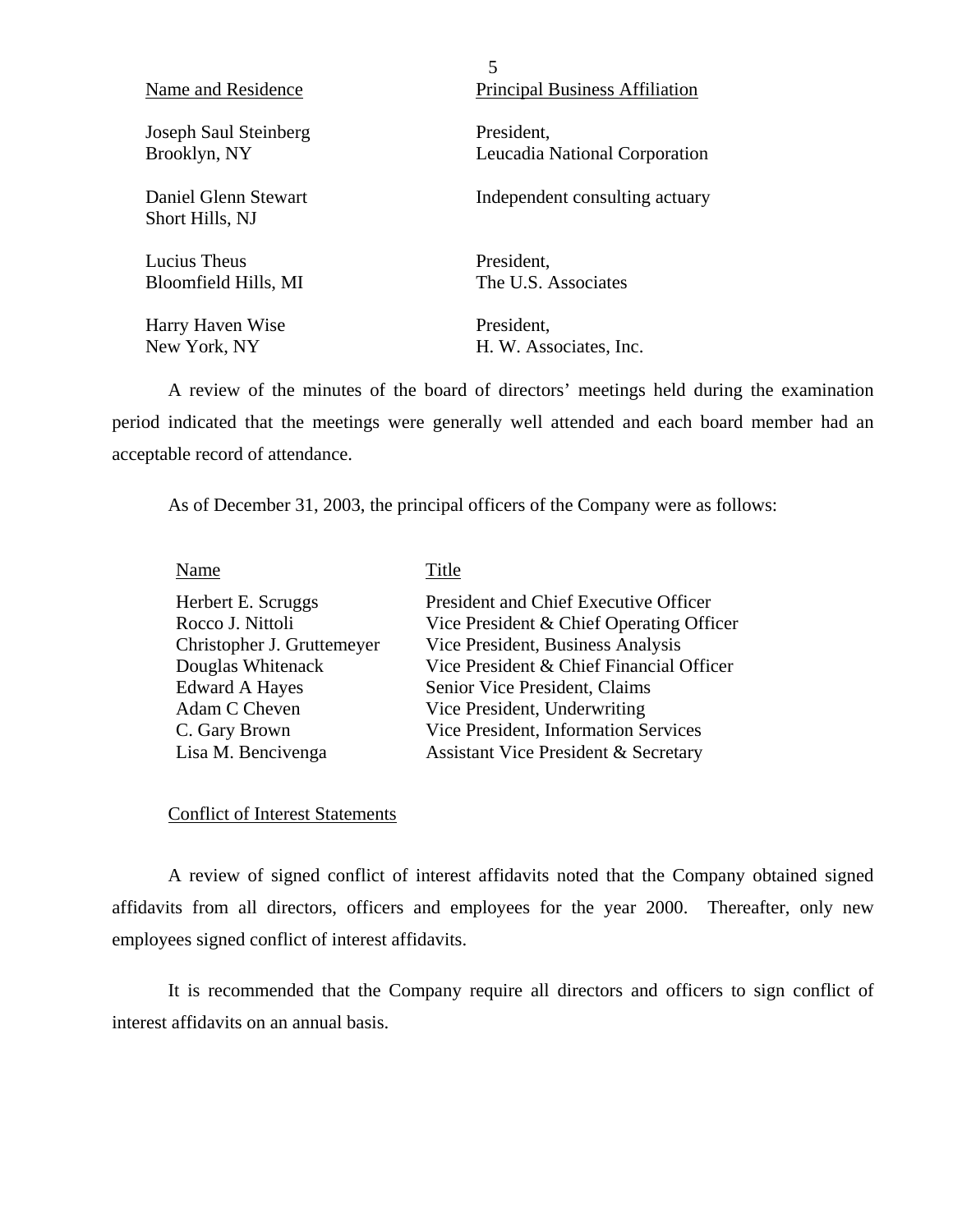#### <span id="page-7-0"></span>B. Territory and Plan of Operation

In March of 2001, the Company submitted to the Department a plan to cease writing new business and withdraw from all lines of business being written in New York State, pursuant to the provisions of Sections 3425(o) and 3426(e)(8) of the New York Insurance Law. The plan noted that personal automobile policies will only be non-renewed pursuant to the limitations of Section 3425(f) of the New York Insurance Law, resulting in the overwhelming majority of personal automobile business being retained. The Department acknowledged the withdrawal plans and placed them on file.

In May 2001, the Company requested that the superintendent allow it to non-renew all of its private passenger automobile business; in July 2001, the superintendent denied this request. In April 2002, the Company advised the Department that it had sent out letters advising its producers and general agents that all private passenger automobile renewal policies written five months or more after April 2002 would have a 0% commission.

On December 27, 2006, the superintendent determined that pursuant to Section 3425(c) of the New York Insurance Law, the continuation of Empire's present premium volume would be hazardous to the interests of its policyholders. Accordingly, the Company was advised that it may non-renew its entire private passenger automobile book of business by providing 60 days' notice prior to the effective date of the renewal of each policy.

The Company maintains its license in New York, along with the following states: Connecticut, Massachusetts, Missouri, New Hampshire and New Jersey. It should be noted that the Company's Missouri certificate of authority was suspended April 15, 2002. Additionally, Empire was ordered not to write any new or renewal business in the State of New Hampshire, effective September 12, 2002. It appears both restrictions were due to its voluntary run-off of business.

As of the examination date, the Company was authorized to transact the kinds of insurance as defined in the following numbered paragraphs of Section 1113(a) of the New York Insurance Law: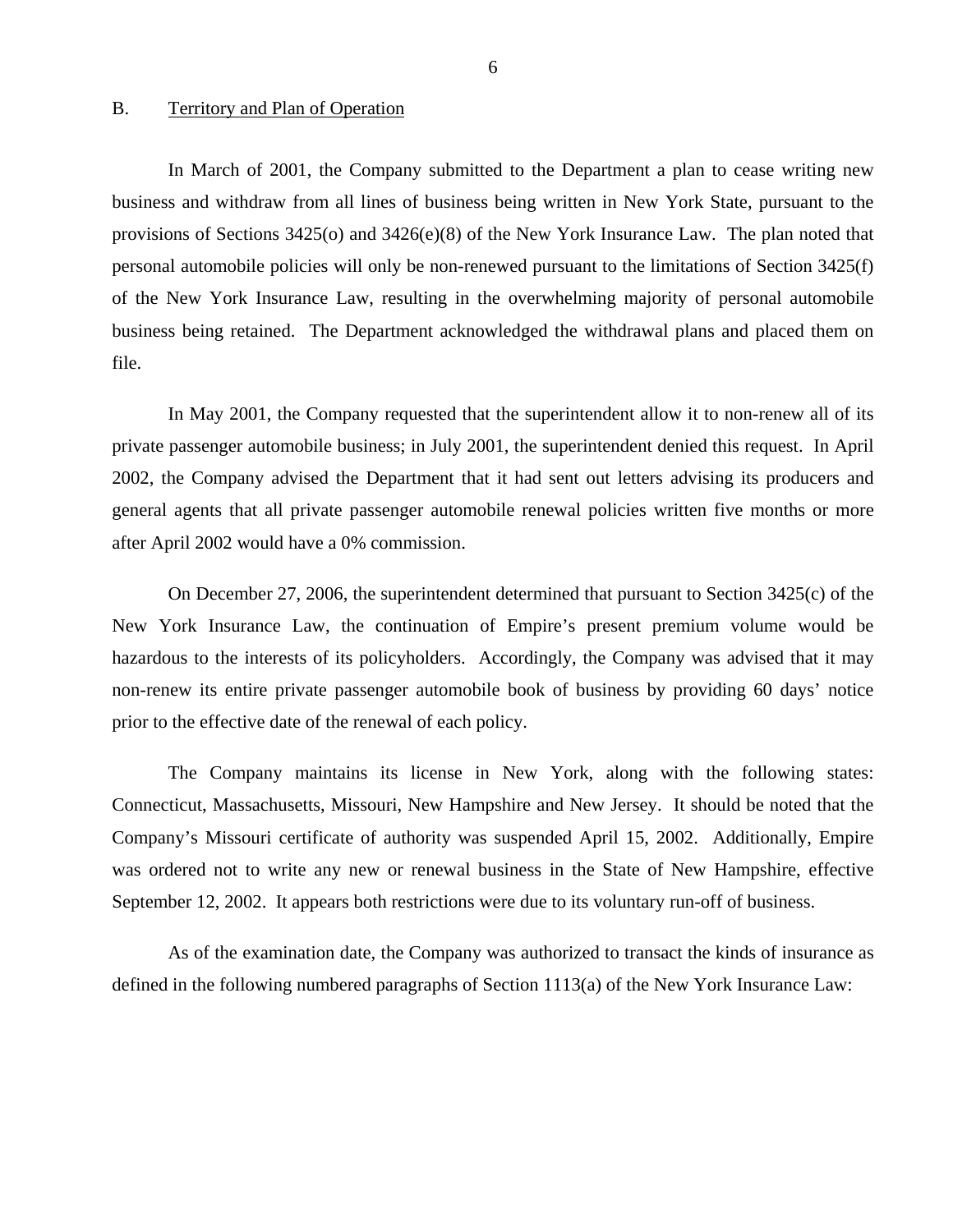#### <span id="page-8-0"></span>Paragraph Line of Business

- 3 Accident & health
- 4 Fire
- 5 Miscellaneous property damage
- 6 Water damage
- 7 Burglary and theft
- 8 Glass
- 9 Boiler and machinery
- 10 Elevator
- 12 Collision
- 13 Personal injury liability
- 14 Property damage liability
- 15 Workers' compensation and employers' liability
- 16 Fidelity and surety
- 19 Motor vehicle and aircraft physical damage
- 20 Marine and inland marine

Based on the lines of business for which the Company is licensed and the Company's current capital structure, and pursuant to the requirements of Articles 13 and 41 of the New York Insurance Law, the Company is required to maintain a minimum surplus to policyholders in the amount of \$3,400,000.

## C. Reinsurance

The Company did not have any reinsurance coverage during 2003. For policies issued prior to January 1, 2002, the Company is reinsured in excess of \$300,000 to an ultimate limit of \$30,000,000. Due to the Company's run-off status, reinsurance coverage was non-renewed effective January 1, 2002, except for its worker's compensation coverage in excess of \$10,000,000 up to \$30,000,000 that was non-renewed effective July 1, 2002.

#### D. Holding Company System

Empire Insurance Company is 100% owned and controlled, through various subsidiaries, by Phlcorp Inc., a holding company primarily engaged in the business of insurance and incentive services. Phlcorp Inc. is a 100% owned subsidiary of Leucadia National Corporation, the Company's ultimate parent. Leucadia National Corporation, whose common stock shares are traded on the New York Stock Exchange, is a holding company for its consolidated subsidiaries engaged in a variety of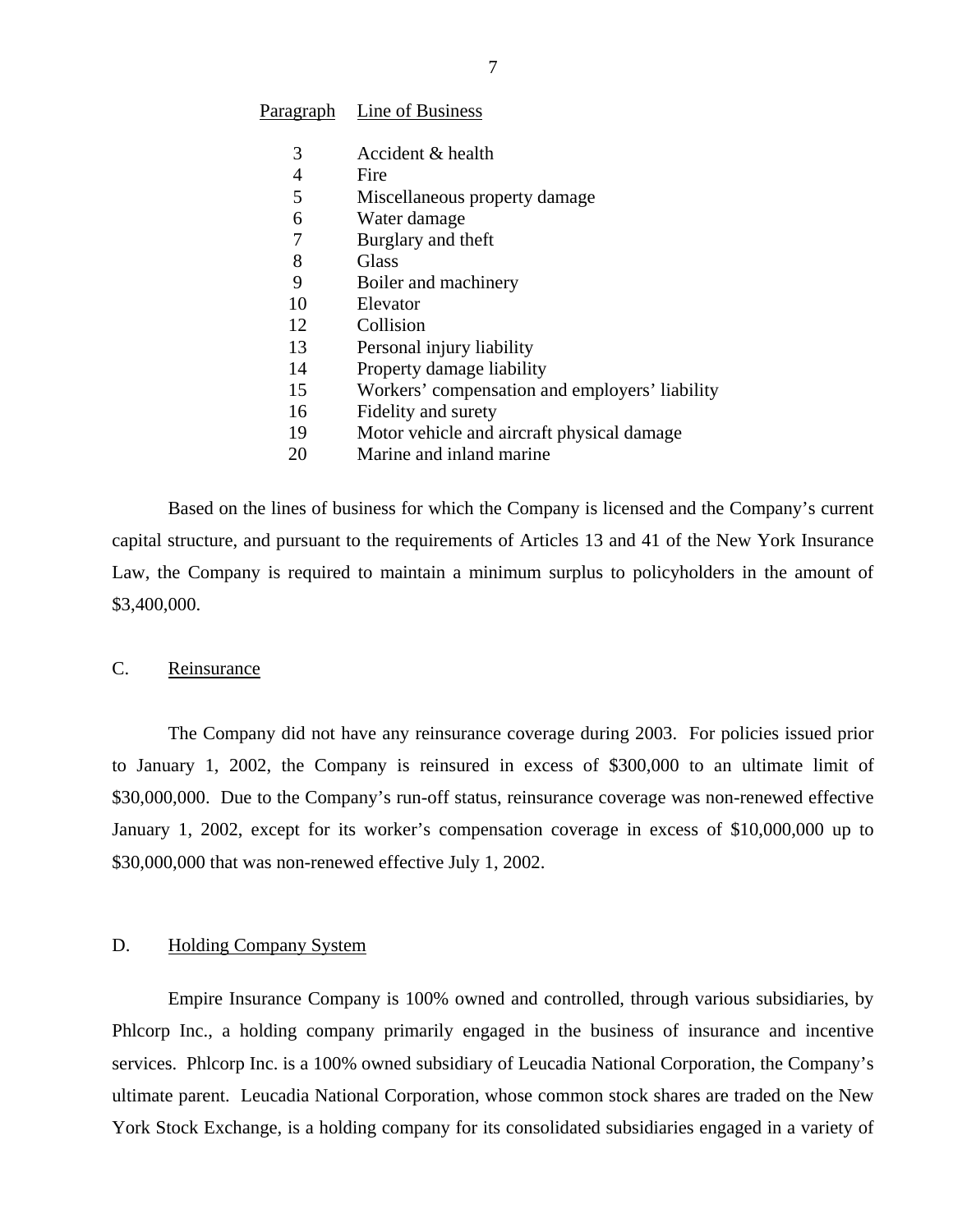businesses including telecommunications, manufacturing, banking and lending, real estate and property and casualty insurance.

As a member of a holding company system, the Company is required to file an annual holding company registration statement (Form HC-1), pursuant to Article 15 of the New York Insurance Law and Part 80-1.4 of Department Regulation 52. A review of the Company's filings with this Department, for the period covered by this examination, indicated that no filings were made for the years 2000 and 2001.

It is recommended that the Company file its annual holding company registration statements in a timely manner pursuant to the provisions of Part 80-1.4 of Department Regulation 52.

The following is an abridged chart of the holding company system at December 31, 2003: reflecting only the Company's direct parents and subsidiaries: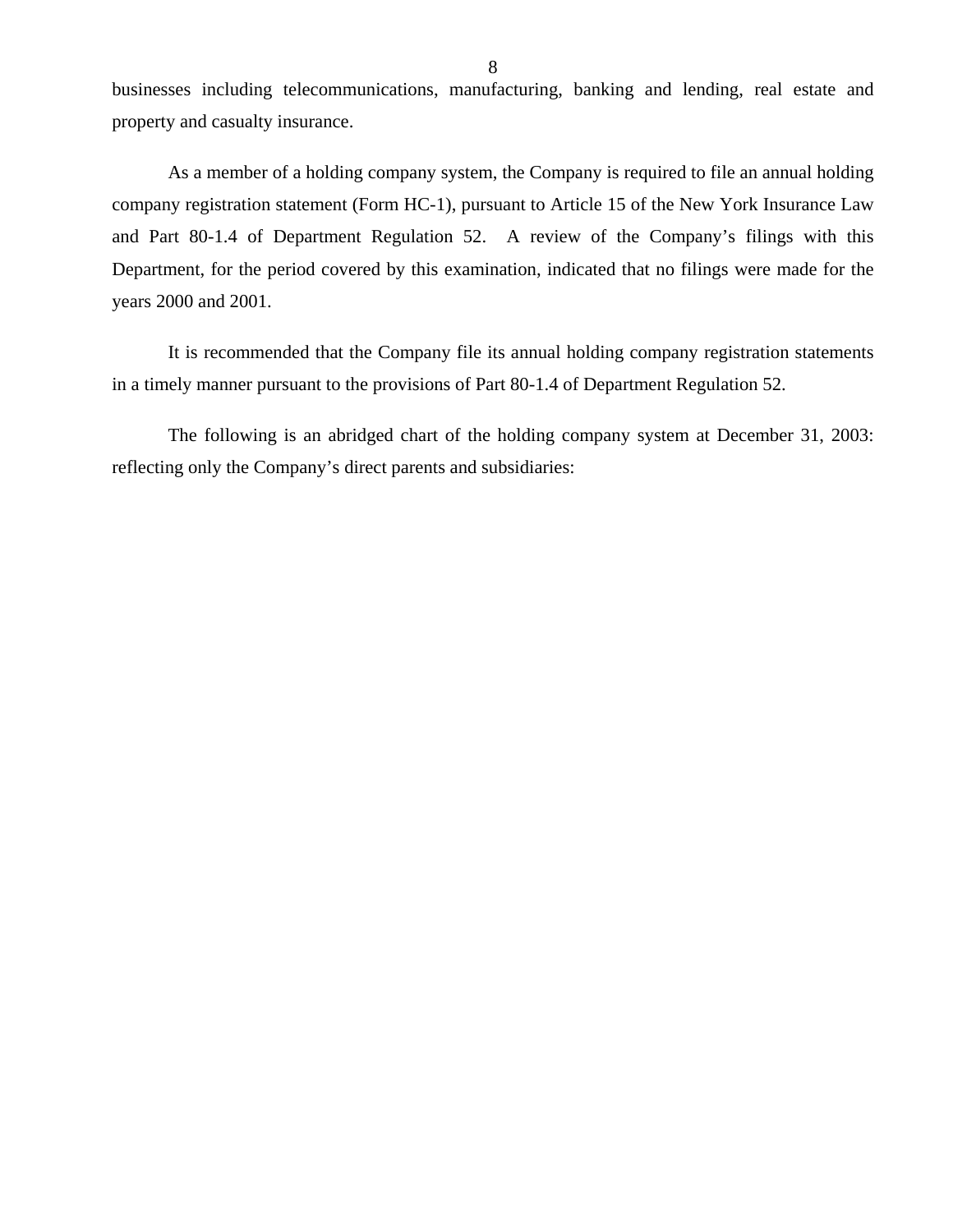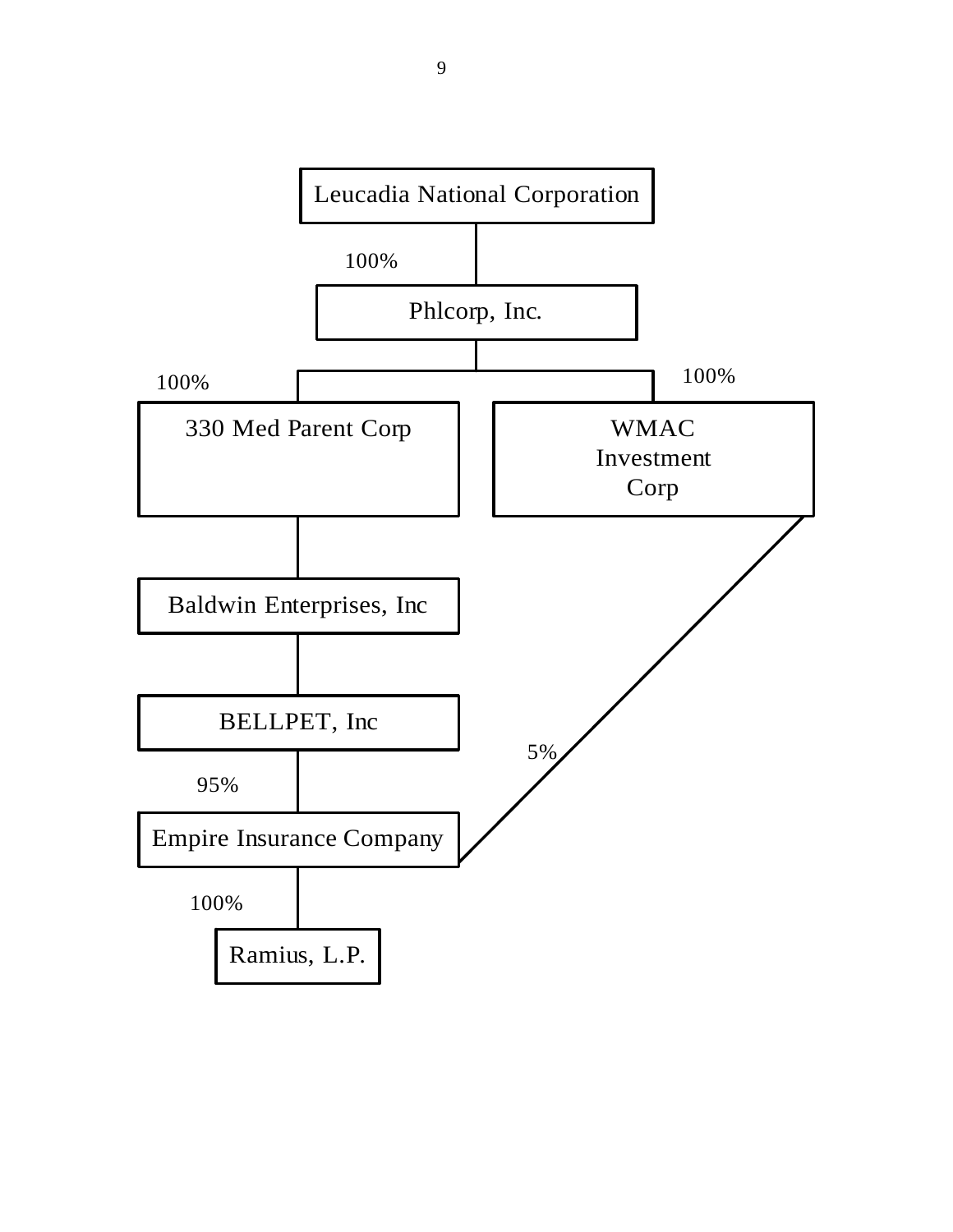Empire maintains the following inter-company agreements with its parents and affiliates:

#### Tax Allocation Agreement

The Company maintains a tax allocation agreement with Leucadia National Corporation, whereby a consolidated federal income tax return is filed on its behalf. The agreement was reviewed and found not to be in full compliance with Circular Letter No. 33 (1979). The Circular Letter provides, in pertinent part, that:

"…Every domestic insurer which is a party to a consolidated federal income tax filing must have a definitive written agreement, approved by its Board of Directors, governing its participation therein.

2. The ultimate holding corporation, any intermediate corporation which owns a controlling interest in the stock of the domestic insurer and the domestic insurer itself must be parties to, but need not necessarily participate in, the consolidated federal income tax agreement."

A review of Empire's board of directors' minutes noted that the tax allocation agreement had not been approved by the board. In addition, a review of the agreement found that the immediate parent, BellPet, Inc., which controls 95% of the Company, was not a party to the agreement.

It is recommended the Company's board of directors ratify its tax allocation agreement. It is also recommended that the tax allocation agreement be amended to include the Company's immediate parent, BellPet, Inc., as a party to the agreement, pursuant to Circular Letter No. 33 (1979).

#### Management Agreement

Effective December 31, 2003, due to the merger of the Company with Centurion Insurance Company and Allcity Insurance Company, the management agreement shared with affiliates was terminated.

#### Agency Agreements with Affiliates

In addition, the Company maintained agency agreements with affiliates Adam Street Insurance Agency and Empire Livery Service Inc., during the period covered by this examination. Effective December 31, 2003, these agreements were cancelled upon dissolution of the respective affiliates.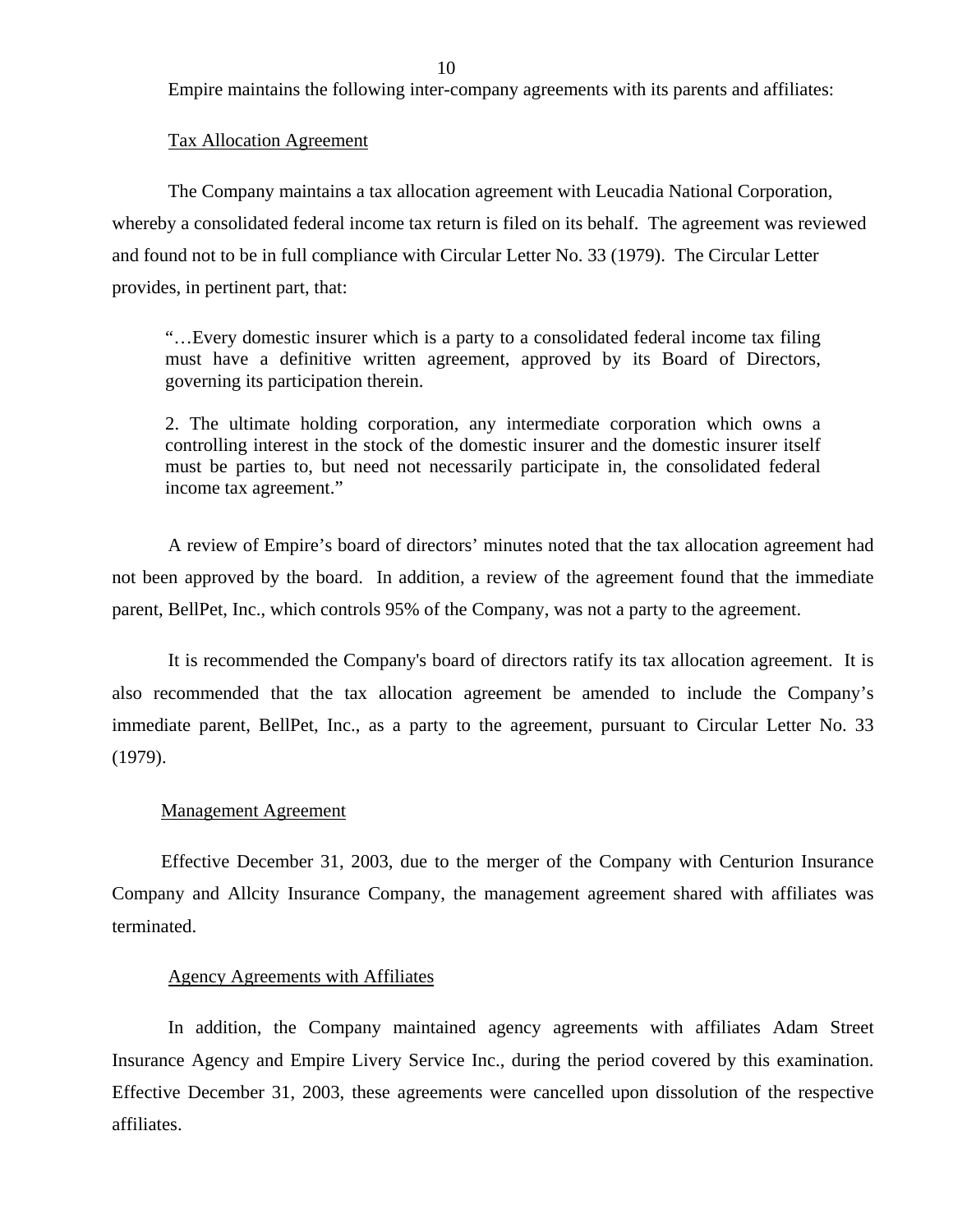#### Partnerships Investment

<span id="page-12-0"></span>On December 21, 2004, based upon the recommendation of the Ramius Advisors, L.L.C., the general partner and investment advisor to Ramius, L.P., the Company liquidated its investment in Ramius, L.P. The Company realized \$23,069,000 on the cancellation of the partnership.

## E. Abandoned Property Law

Section 1316 of the New York State Abandoned Property Law provides that amounts payable to a resident of this state from a policy of insurance, if unclaimed for three years, shall be deemed to be abandoned property. Such abandoned property shall be reported to the New York State Comptroller on or before the first day of April each year. Such filing is required of all insurers regardless of whether or not they have any abandoned property to report.

Concurrent with this examination, the New York State Department of Audit and Control was conducting an examination of the Company's Abandoned Property filings.

## F. Significant Operating Ratios

The following ratios have been computed as of December 31, 2003, based upon the results of this examination:

| Net premiums written in 2003 to surplus as regards policyholders                          | .87:1  |
|-------------------------------------------------------------------------------------------|--------|
| Liabilities to liquid assets (cash and invested assets less investments<br>in affiliates) | 117.0% |
| Premiums in course of collection to surplus as regards policyholders                      | .90%   |

The second ratio above (Liabilities to liquid assets) falls outside the benchmark ranges set forth in the Insurance Regulatory Information System of the National Association of Insurance Commissioners. It appears the unusual value is caused by a decrease in the liquid assets of the Company.

The underwriting ratios presented below are on an earned/incurred basis and encompass the four-year period covered by this examination:

11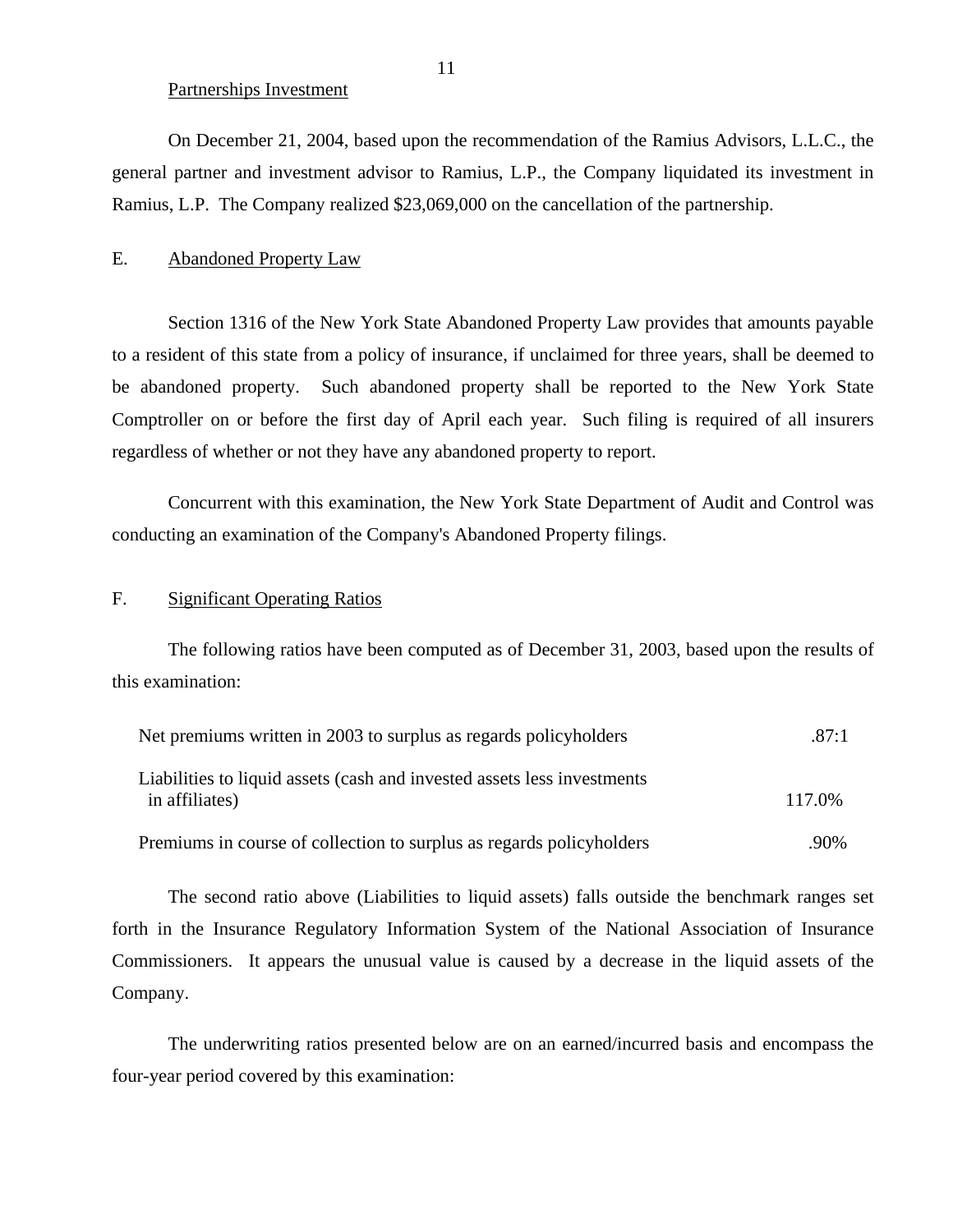|                                              | Amounts         | Ratios   |
|----------------------------------------------|-----------------|----------|
| Losses and loss adjustment expenses incurred | \$306,737,035   | 162.38%  |
| Other underwriting expenses incurred         | 98,447,742      | 52.12    |
| Net underwriting loss                        | (216, 284, 224) | (114.50) |
| Premiums earned                              | \$188,900,553   | 100.00%  |

## G. Accounts and Records

### Custodian Agreement

The Company answered affirmatively to the following General Interrogatory in its filed annual statement as of December 31, 2003:

> "Excluding items in Schedule E, real estate, mortgage loans and investments held physically in the reporting entity's offices, vaults or safety deposit boxes, were all stocks, bonds and other securities, owned throughout the current year held pursuant to a custodial agreement with a qualified bank or trust company in accordance with Part 1 – General, Section IV.H- Custodial or Safekeeping Agreements of the NAIC Financial Condition Examiners Handbook?"

A review performed during the examination, however, found the Company's custodial agreement to be lacking in the guidance, set forth in the NAIC's Examiners Handbook, for the evaluation of custodial or safekeeping agreements. Safeguards missing from the Company's agreement included but were not limited to the following:

- 1. "That the national bank, state bank, or trust company, as custodian is obligated to indemnify the insurance company for any insurance company's loss of securities in the custodian's custody..."
- 2. "That in the event of a loss of the securities for which the custodian is obligated to indemnify the insurance company, the securities shall be promptly replaced or the value of the securities and the value of any loss of rights or privileges resulting from said loss of securities shall be promptly replaced…"
- 3. "That the national bank, state bank or trust company as custodian shall not be liable for any failure to take any action required to be taken hereunder in the event and to the extent that the taking of such action is prevented or delayed by war (whether declared or not and including existing wars), revolution, insurrection, riot, civil commotion, act of God, accident, fire, explosions, stoppage of labor, strikes or other differences with employees, laws, regulations, orders or other acts of any governmental authority, or any other cause whatever beyond its reasonable control…"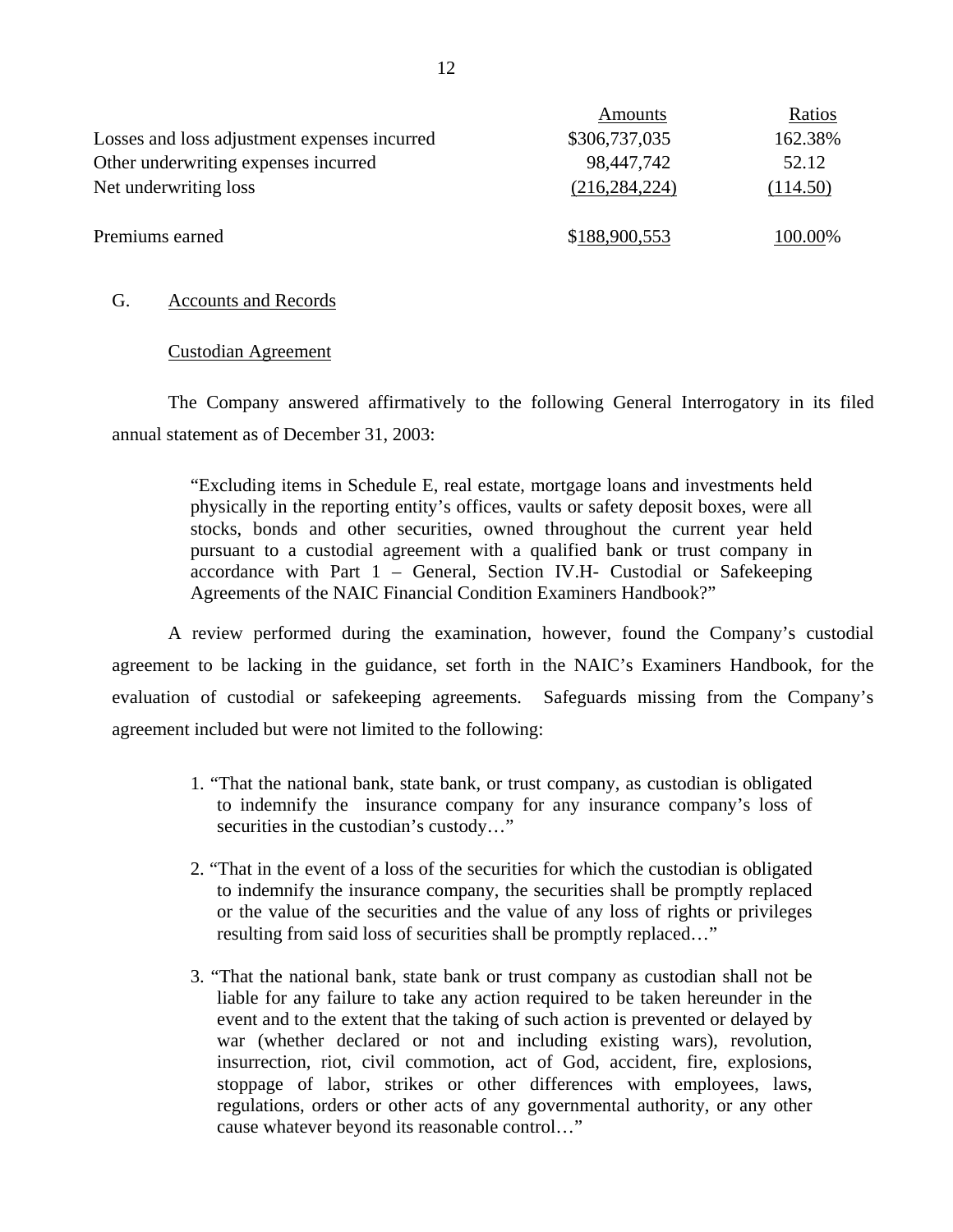It is recommended that the Company amend its custodial agreement to include all of the protective covenants set forth in the guidelines to the NAIC's Examiners Handbook. It is also recommended that the Company take due care to correctly complete the General Interrogatories in its filed annual statement.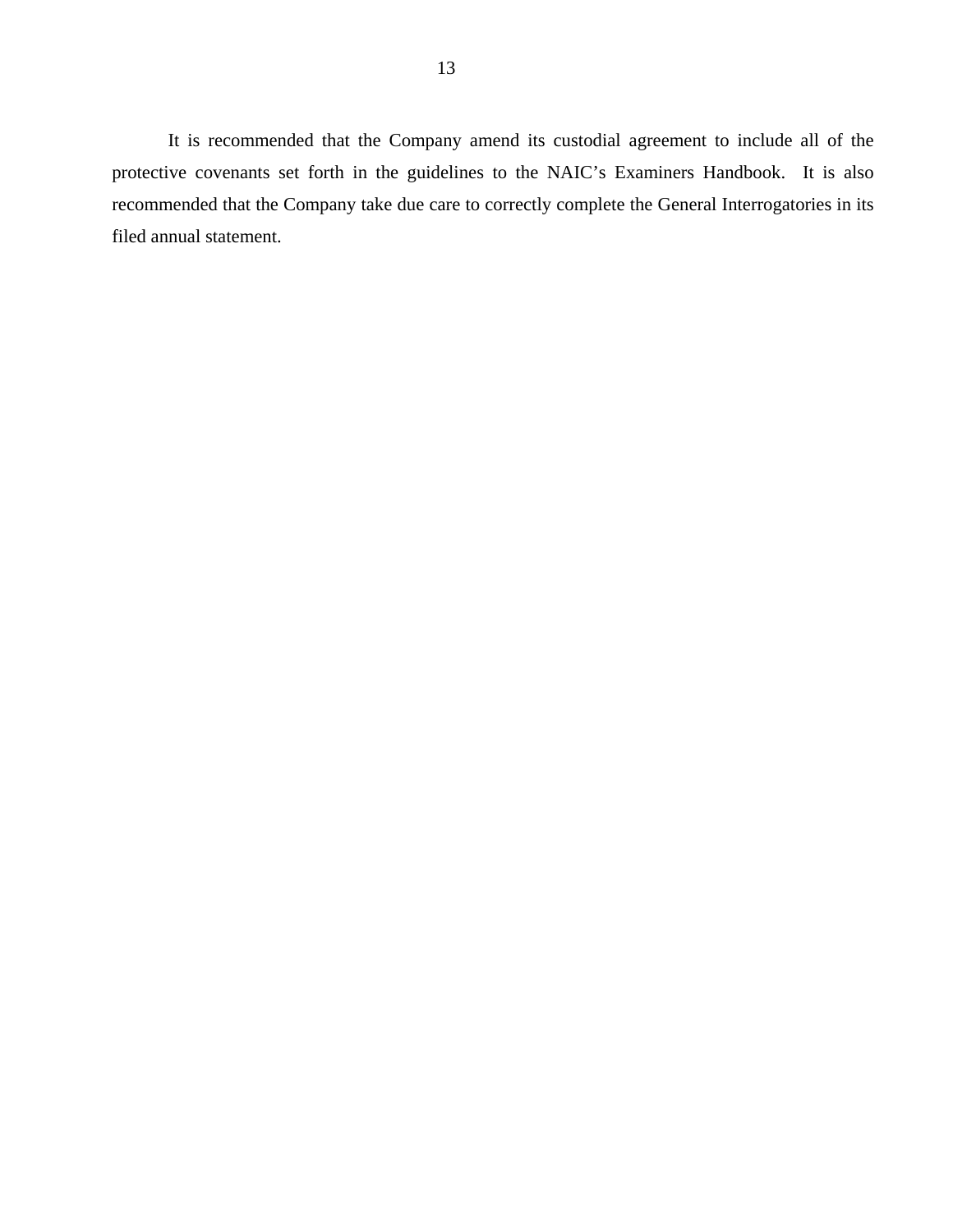# **3. FINANCIAL STATEMENTS**

# A Balance Sheet

The following shows the assets, liabilities and surplus as regards policyholders as determined by this examination as of December 31, 2003 and as reported by the Company:

| Assets                                 |               | <b>Assets Not</b> | Net Admitted   |
|----------------------------------------|---------------|-------------------|----------------|
|                                        | Assets        | Admitted          | Assets         |
| <b>Bonds</b>                           | \$94,925,796  | \$<br>$\Omega$    | \$94,925,796   |
| Preferred stocks (stocks)              | 450           | $\Omega$          | 450            |
| Cash and short-term investments        | 42,266,993    | $\Omega$          | 42,266,993     |
| Other invested assets                  | 25,797,508    | $\Omega$          | 25,797,508     |
| Investment income due and accrued      | 940,430       | $\theta$          | 940,430        |
| Uncollected premiums and agents'       |               | 166,391           | 129,865        |
| balances in course of collection       | 296,256       |                   |                |
| Amounts recoverable from reinsurers    | 5,647,130     | $\Omega$          | 5,647,130      |
| Net deferred tax assets                | 96,222,253    | 96,222,253        | $\Omega$       |
| Furniture and equipment                | 639,774       | 639,774           | $\Omega$       |
| Employee retention trust account       | 3,755,672     | 0                 | 3,755,672      |
| Equities and deposits in pools and     |               |                   |                |
| associations                           | 1,192,162     | $\Omega$          | 1,192,162      |
| Prepaid assets                         | 133,798       | 133,798           | $\theta$       |
| Receivable from sub-tenants            | 400,854       | 0                 | 400,854        |
| Service fee receivable - net           | 32,785        | $\Omega$          | 32,785         |
| Outside claim adjuster imprest account | 50,400        | $\Omega$          | 50,400         |
| Advances to outside claim adjusters    | 155,262       | 148,462           | 6,800          |
| Deposit with landlord and interest     |               | 495,704           | 217,084        |
| receivable                             | 712,788       |                   |                |
| Surplus drafts receivable              | 185,889       | 185,889           | $\Omega$       |
| Security deposits                      | 250,000       | 250,000           | $\Omega$       |
| Sub-lease inducement assets            | 11,439,794    | 11,439,794        | $\overline{0}$ |
| <b>Total Assets</b>                    | \$285,045,994 | \$109,682,065     | \$175,363,929  |

NOTE 1: Differences found in these and other schedules are due to rounding.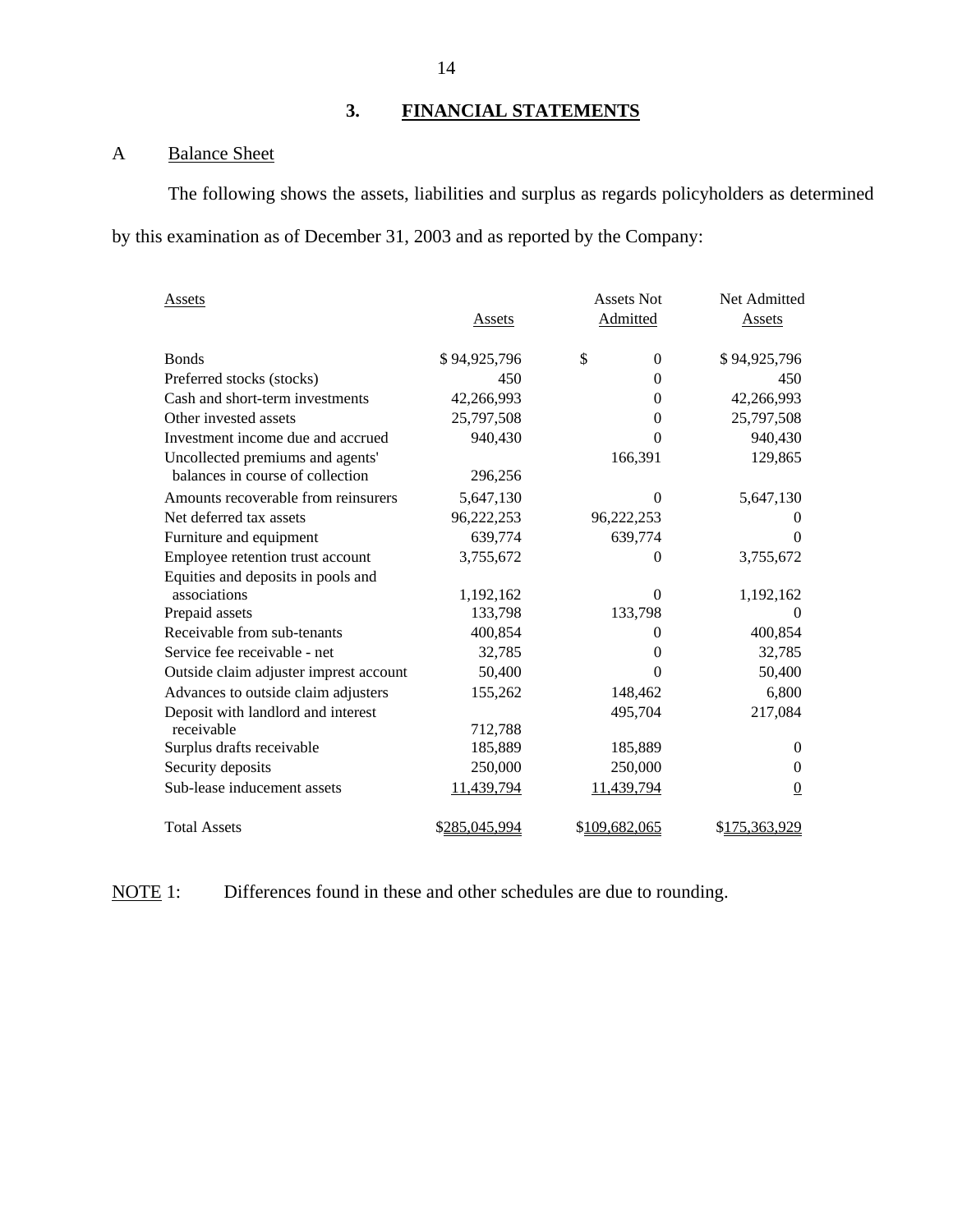| Labinaco, Durphus and Other I and s                     |                |               |                     |
|---------------------------------------------------------|----------------|---------------|---------------------|
| Liabilities                                             |                |               | Surplus<br>Increase |
|                                                         | Examination    | Company       | (Decrease)          |
| Losses                                                  | \$116,074,219  | \$116,074,219 |                     |
| Loss adjustment expenses                                | 27,375,000     | 27,375,000    |                     |
| Other expenses (excluding taxes, licenses and fees)     | 2,553,941      | 2,553,941     |                     |
| Taxes, licenses and fees (excluding federal and foreign |                |               |                     |
| income taxes)                                           | 1,849,495      | (675,505)     | (2,525,000)         |
| Unearned premiums                                       | 1,390,798      | 1,390,798     |                     |
| Advance premiums                                        | 93,008         | 93,008        |                     |
| Ceded reinsurance premiums payable (net of ceding       |                |               |                     |
| commissions)                                            | 721,778        | 721,778       |                     |
| Amounts withheld or retained by company for account of  |                |               |                     |
| others                                                  | 4,419          | 4,419         |                     |
| Provision for reinsurance                               | 1,001,600      | 1,001,600     |                     |
| Drafts outstanding                                      | 1,522,551      | 1,522,551     |                     |
| Payable to parent, subsidiaries and affiliates          | 4,536,770      | 4,536,770     |                     |
| Other post-retirement benefits                          | 3,482,623      | 3,482,623     |                     |
| Provision for servicing carrier claim expenses          | 2,186,063      | 2,186,063     |                     |
| <b>Unclaimed</b> checks                                 | 662,659        | 662,659       | $\left($            |
| <b>Total liabilities</b>                                | \$163,454,924  | \$160,929,924 | \$(2,525,000)       |
| <b>Surplus and Other Funds</b>                          |                |               |                     |
| Common capital stock                                    | \$11,309,200   | \$11,309,200  |                     |
| Gross paid in and contributed surplus                   | 52,143,276     | 52,143,276    |                     |
| Unassigned funds (surplus)                              | (51, 543, 471) | (49,018,471)  | (2,525,000)         |
| Surplus as regards policyholders                        | \$11,909,005   | \$14,434,005  | \$(2,525,000)       |
| Total liabilities, surplus and other funds              | \$175,363,929  | \$175,363,929 |                     |

NOTE 2: The Internal Revenue Service ("IRS") has completed its audits of the consolidated tax returns filed on behalf of the Company through tax year 1999. The Company is not currently being audited by the IRS for any tax year covered by this examination. With the exception of any impact that might be caused from any examination changes contained in this report, the examiner is unaware of any potential exposure of the Company to any further tax assessments and no liability has been established herein relative to such contingency.

#### Liabilities, Surplus and Other Funds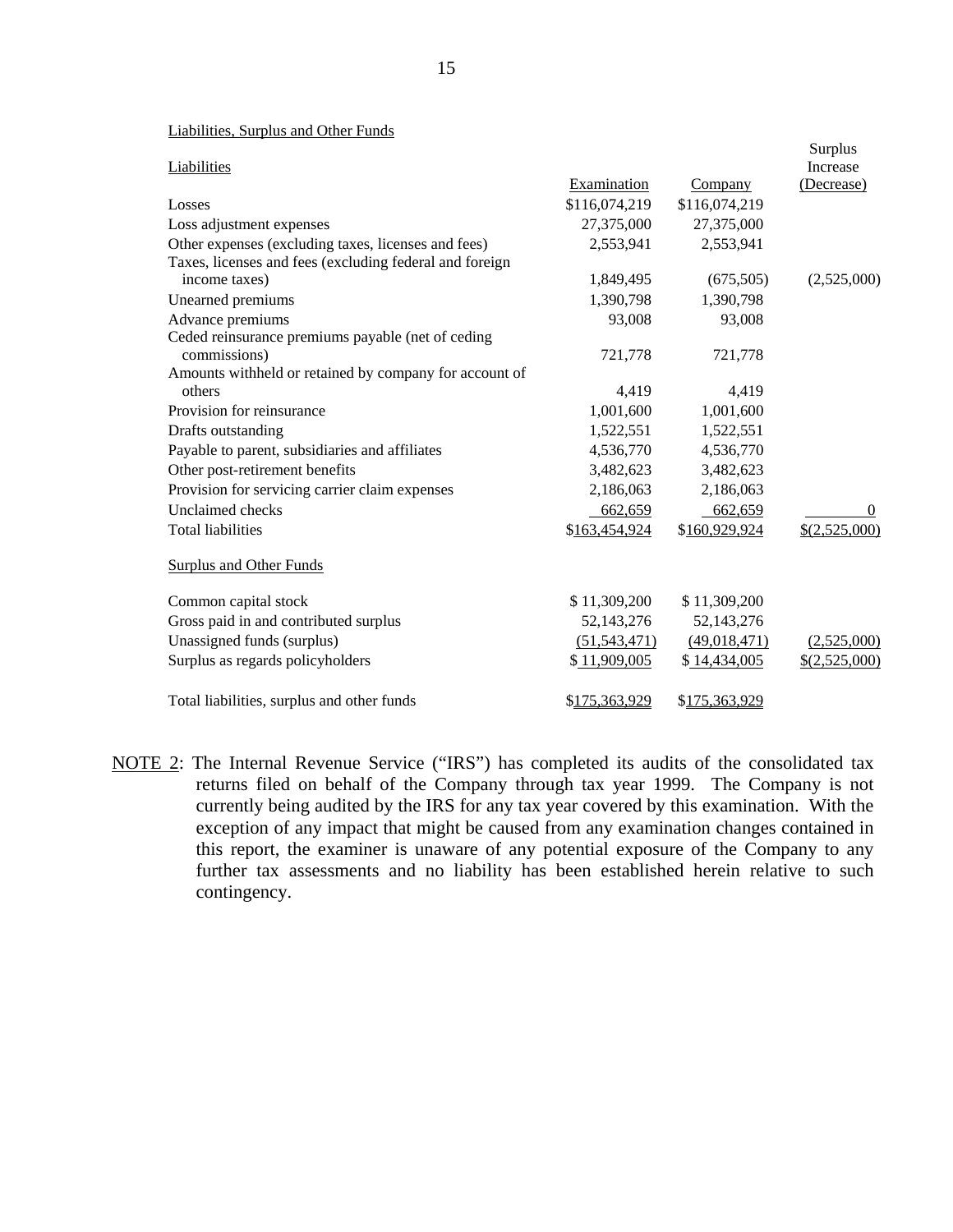# B. Underwriting and Investment Exhibit

Surplus as regards policyholders decreased \$ 125,123,509 during the period January 1, 2000 through December 31, 2003 detailed as follows:

| <b>Underwriting Income</b>                                                                                                                                              |                                                         |                    |
|-------------------------------------------------------------------------------------------------------------------------------------------------------------------------|---------------------------------------------------------|--------------------|
| Premiums earned                                                                                                                                                         |                                                         | \$188,900,553      |
| Deductions:<br>Losses incurred<br>Loss adjustment expenses incurred<br>Other underwriting expenses incurred<br>Aggregate write-ins for underwriting deductions          | \$200,917,402<br>105,819,633<br>94,850,947<br>3,596,795 |                    |
| Total underwriting deductions                                                                                                                                           |                                                         | 402,659,777        |
| Net underwriting gain or (loss)                                                                                                                                         |                                                         | \$ (216, 284, 224) |
| <b>Investment Income</b>                                                                                                                                                |                                                         |                    |
| Net investment income earned<br>Net realized capital gains                                                                                                              | \$74,167,510<br>(8,676,880)                             |                    |
| Net investment gain or (loss)                                                                                                                                           |                                                         | 65,490,630         |
| Other Income                                                                                                                                                            |                                                         |                    |
| Net gain or (loss) from agents' or premium balances charged off<br>Finance and service charges not included in premiums<br>Aggregate write-ins for miscellaneous income | \$(11,379,571)<br>1,508,648<br>14,108,267               |                    |
| Total other income                                                                                                                                                      |                                                         | 4,237,344          |
| Net income before dividends to policyholders and before federal<br>and foreign income taxes                                                                             |                                                         | \$(146, 556, 250)  |
| Dividends to policyholders                                                                                                                                              |                                                         | 120,727            |
| Net income after dividends to policyholders but before federal<br>and foreign income taxes                                                                              |                                                         | \$(146,676,977)    |
| Federal and foreign income taxes incurred                                                                                                                               |                                                         | (489, 567)         |
| Net Income                                                                                                                                                              |                                                         | \$(146, 187, 410)  |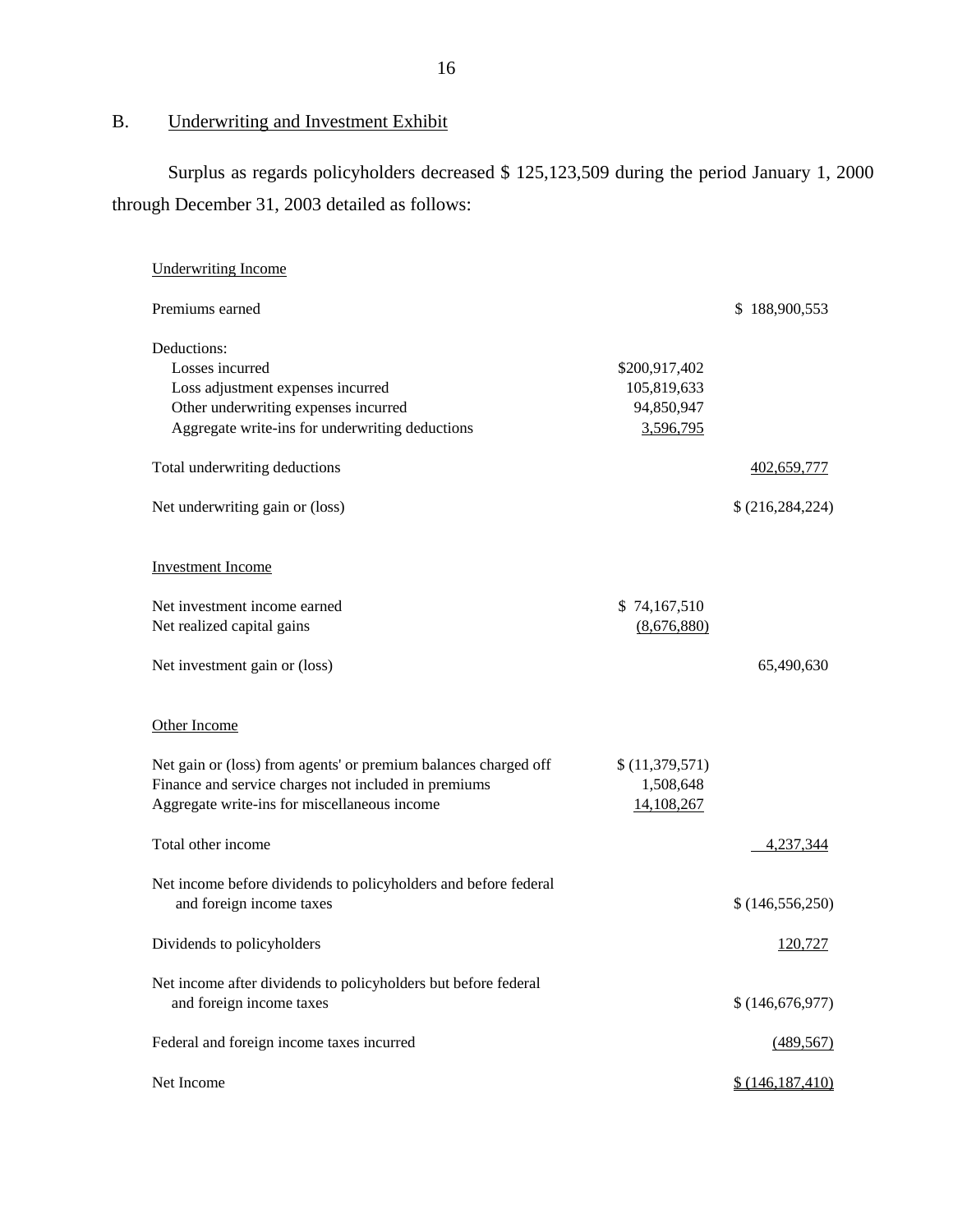# C. Capital and Surplus Account

## Surplus as regards policyholders per report on examination as of December 31, 1999 \$139,557,514

|                                                          | Gains in       | Losses in      |               |
|----------------------------------------------------------|----------------|----------------|---------------|
|                                                          | <b>Surplus</b> | <b>Surplus</b> |               |
| Net income                                               |                | \$146,187,410  |               |
| Net unrealized capital gains or (losses)                 | \$10,267,618   |                |               |
| Change in net deferred income taxes                      | 96,222,253     |                |               |
| Change in non-admitted assets                            |                | 80,992,637     |               |
| Change in provision for reinsurance                      |                | 633,600        |               |
| Cumulative effect of changes in accounting principles    |                | 950,700        |               |
| Surplus adjustments paid in                              | 157,923        |                |               |
| Dividends to stockholders                                |                | 365,561        |               |
| Recognition of minimum defined benefit pension liability |                | 5,166,395      |               |
| Total gains and losses                                   | \$106,647,794  | \$234,296,303  |               |
| Net decrease in surplus as regards policyholders         |                |                | 125, 123, 509 |
| Surplus as regards policyholders per report on           |                |                |               |
| examination as of December 31, 2003                      |                |                | 1.909.005     |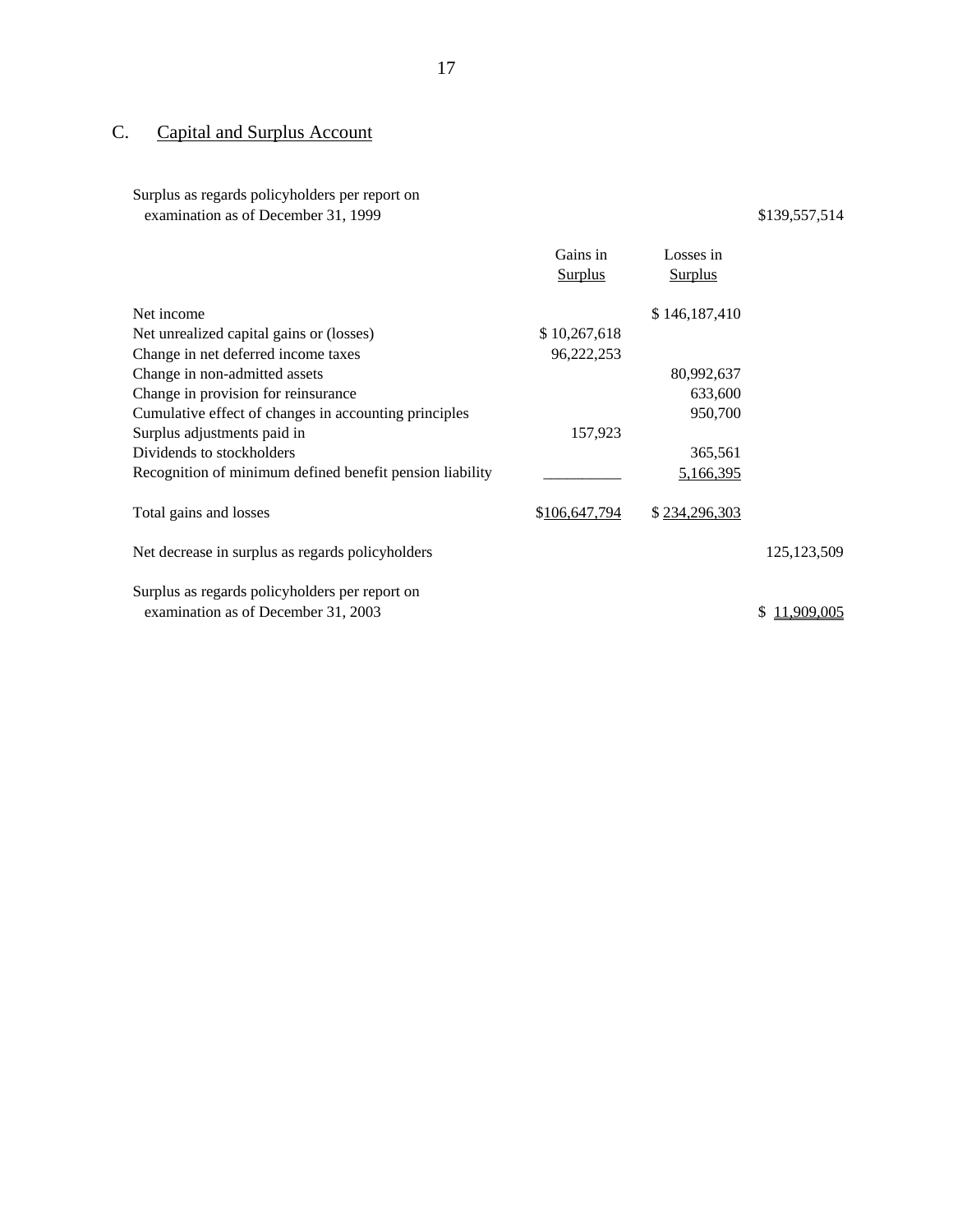#### **4. LOSSES AND LOSS ADJUSTMENT EXPENSES**

<span id="page-19-0"></span>The examination liability for the captioned items of \$143,449,219 is the same amount as reported by the Company as of December 31, 2003. The examination analysis was conducted in accordance with generally accepted actuarial principles and practices and was based on statistical information contained in the Company's internal records and in its filed annual statements.

# **5. TAXES, LICENSES AND FEES**

The examination liability for the captioned item of \$1,849,495 is \$2,525,000 more than the \$(675,505) reported by the Company as of December 31, 2003. In the notes to the financial statement, the Company disclosed a dispute with the New York State Department of Taxation and Finance ("DTF") concerning franchise tax returns for the years 1992 through 1996. DTF contends that the Company should have filed combined returns with its affiliate Allcity for the years in question. The Company disputed this but noted that if required to amend its returns it would incur a liability of approximately \$5.7 million. As of the examination date, the Company did not accrue an amount for this contingency.

Subsequent to the examination date the Company resolved this matter with a tentative compromise settlement where it will pay \$1,375,000 in franchise taxes and related surcharge tax plus interest of approximately \$1,150,000. This amount has been accrued for in Empire's December 31, 2004 annual statement.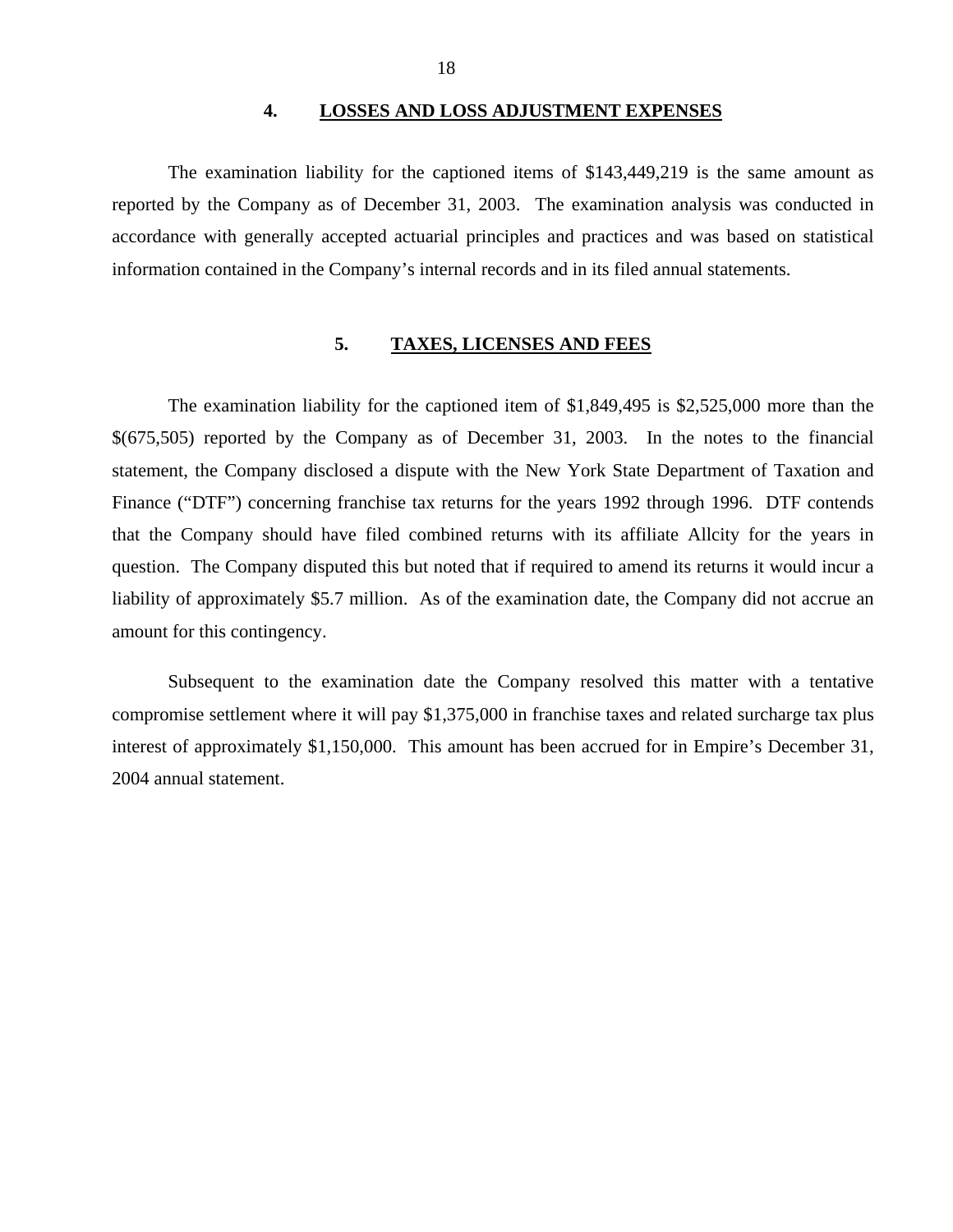### **6. MARKET CONDUCT ACTIVITIES**

<span id="page-20-0"></span>In the course of this examination, a review was made of the manner in which the Company conducts its business practices and fulfills its contractual obligations to policyholders and claimants. The review was general in nature and is not to be construed to encompass the more precise scope of a market conduct investigation, which is the responsibility of the Market Conduct Unit of the Property Bureau of this Department.

The general review was directed at practices of the Company in claims and complaint handling. A review of the Company's complaint log noted that sixty-four percent of all complaints failed to comply with Department Regulation 64, Part 216.4 (d). Regulation 64, Part 216.4 (d) states:

"[e]very insurer, upon receipt of any inquiry from the Insurance Department respecting a claim, shall, within 10 business days, furnish the department with the available information requested respecting the claim."

It is recommended that the Company respond to Department complaint letters within ten days, pursuant to Part 216.4 (d) of Department Regulation 64.

In a separate sample of no-fault claims it was noted that sixty percent of these claims contained late payments, pursuant to Part 65-3.8 of Department Regulation 68-C. Additionally, forty percent failed to pay interest on late payments, pursuant to Part 65-3.9 of Department Regulation 68- C.

It is recommended that the Company make timely no-fault claims payments pursuant to the definition of overdue in Part 65-3.8 of Department Regulation 68-C. It is also recommended that the Company pay interest on all overdue no-fault claims, as provided for in Part 65-3.9 of Department Regulation 68-C.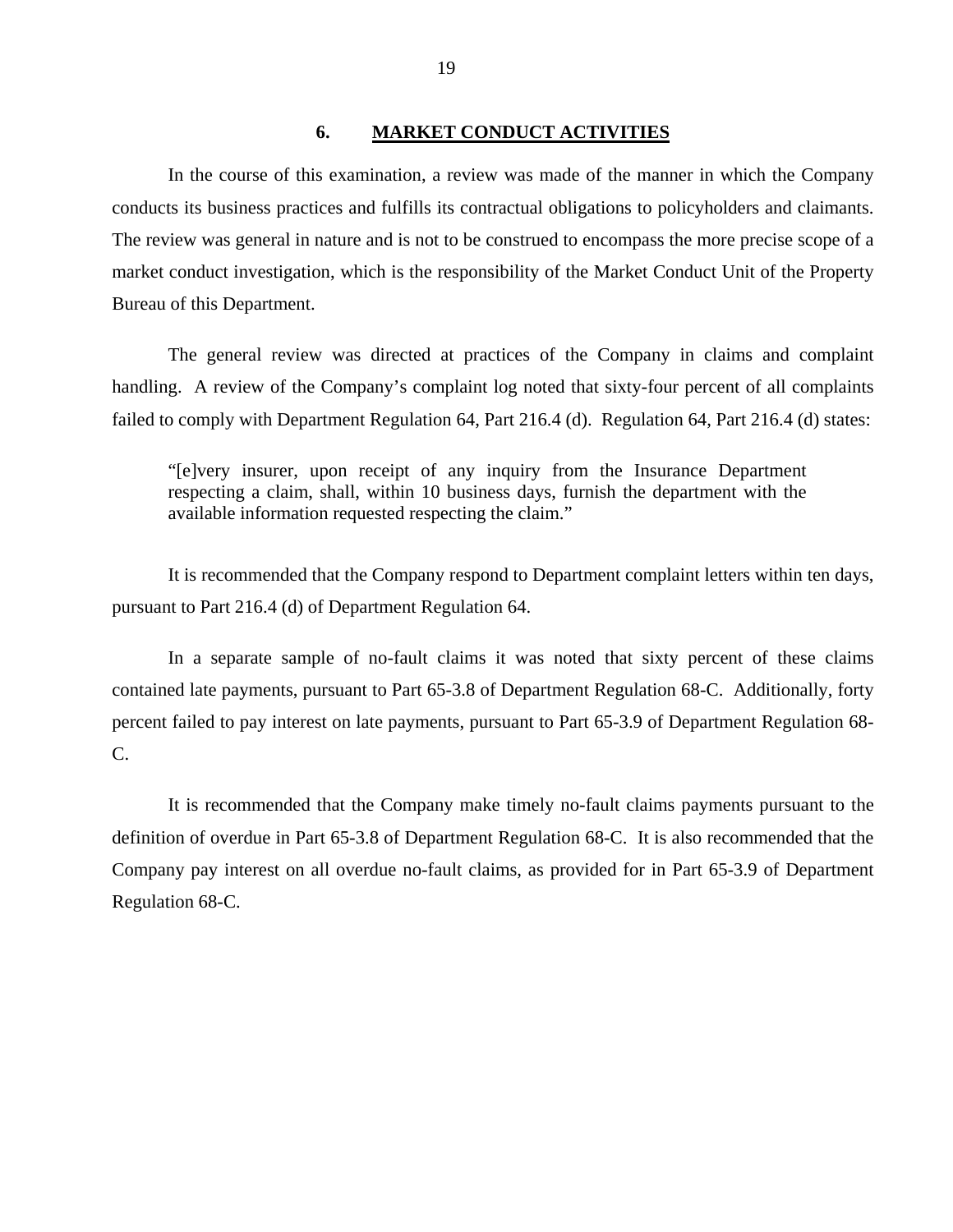# **7. COMPLIANCE WITH PRIOR REPORT ON EXAMINATION**

A review was made into the actions taken by the Company with regards to the comments and recommendations contained in the prior report on examination. The sixteen comments and recommendations and the Company responses are as follows (page numbers refer to the prior report):

# ITEM PAGE NO.

# A Impairment of Capital Stock

The examination has determined that as of December 31, 1999, the 1 Company's capital stock of \$11,309,200 was impaired in the amount of \$7,404,843. The impairment was the result of the examination increase of \$78,450,000 to the Company's reported liabilities for losses and loss adjustment expenses, as well as a reduction to the carrying value of the Company's investment in its subsidiary insurer.

On August 27, 2001, the Company submitted a "Plan to Remedy Empire Insurance Company's Examination Impairment". This plan included various steps to improve its surplus position as indicated by the report on examination dated June 27, 2001.

B. Reinsurance

It is recommended that the Company endeavor to obtain signed interest and  $\frac{7}{7}$ liabilility agreements for all of its reinsurance agreements, in accordance with the NAIC Accounting Practices and Procedures Manual.

This recommendation is no longer applicable.

### C. Holding Company System

i. It is again recommended that the Company either settle its tax liability in 12 accordance with the terms of the tax allocation agreement or amend the agreement to reflect the current method. Any change to the agreement would have to be filed with the Department for approval.

The Company has complied with this recommendation.

ii. It is recommended that the management agreement be amended to reflect the 13 Company's current name and that the amendment be submitted to the Department pursuant to Section 1505 (d)(3) of the New York Insurance Law.

Due to the Company's merger with Allcity and Centurion during the period covered by this examination, the management agreement is no longer in-force as of December 31, 2003.

20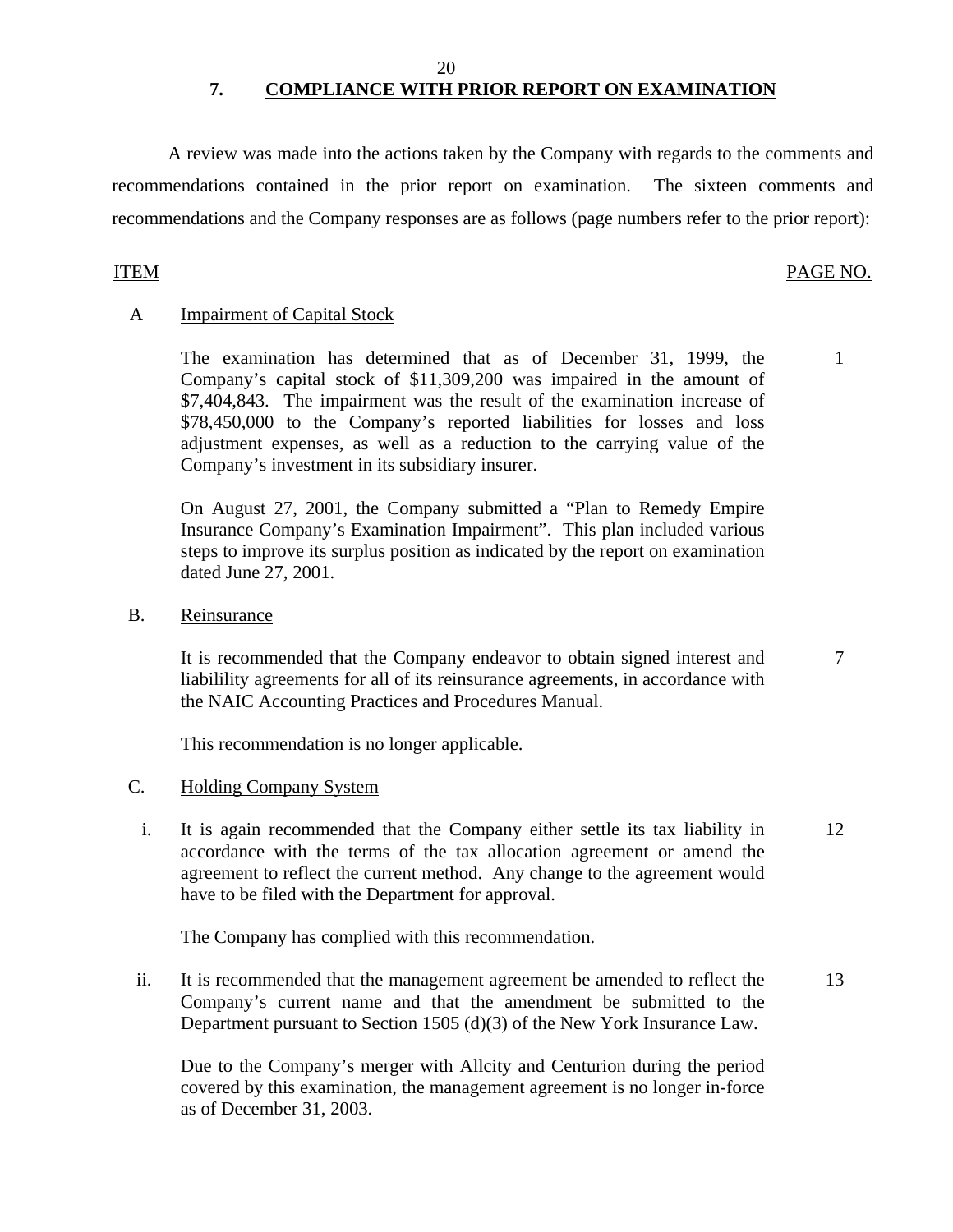| iii.     | It is also recommended that the agency agreements with Gould Dente<br>Agency, Inc. and Oscar Katz Agency, Inc, be submitted to the Department<br>pursuant to the Section $1505(d)(3)$ of the New York Insurance Law.                       | 14 |
|----------|--------------------------------------------------------------------------------------------------------------------------------------------------------------------------------------------------------------------------------------------|----|
|          | The Company complied with this recommendation. Effective December 31,<br>2003, these agreements were cancelled upon dissolution of the respective<br>affiliates.                                                                           | 14 |
| iv.      | It is recommended that the Company include Ramius LP in its organizational<br>chart, Schedule Y- Part 2 of the annual statement, as a subsidiary that is 70%<br>owned by Empire and 30% owned by Allcity.                                  | 14 |
|          | The Company has complied with this recommendation.                                                                                                                                                                                         |    |
| V.       | It also recommended the transactions between Empire and Ramius L.P. be<br>disclosed in Schedule $Y - Part 1$ of the annual statement, pursuant to the<br>guidelines in the NAIC's Annual Statement Instructions Property & Casualty.       | 14 |
|          | The Company has complied with this recommendation.                                                                                                                                                                                         |    |
| vi.      | It is recommended that the Company not invest in subsidiaries in amounts<br>that exceed the limitation imposed by Section 1611 of the New York<br>Insurance Law.                                                                           | 14 |
|          | The Company has complied with this recommendation.                                                                                                                                                                                         |    |
| D.       | <b>Audited Financial Statements</b><br>It is recommended that the Company have the provisions of Section 89.2 of<br>the Department's Regulation 118 incorporated into its audit engagement letter<br>with its certified public accountant. | 17 |
|          | The Company has complied with this recommendation.                                                                                                                                                                                         |    |
| Ε.       | <b>Custodian Service Agreement</b><br>It is recommended that the Company amend its custodian agreement with<br>Fleet Bank to include the necessary safeguards and controls required by the<br>Department.                                  | 17 |
|          | The Company has not complied with this recommendation.<br>A similar<br>recommendation is contained in this report.                                                                                                                         |    |
| F.<br>i. | <b>Accounts and Records</b><br>It is also recommended that the Company exercise proper care to accurately<br>respond to Schedule P Interrogatories in its annual statement.                                                                | 18 |

The Company has complied with this recommendation.

ITEM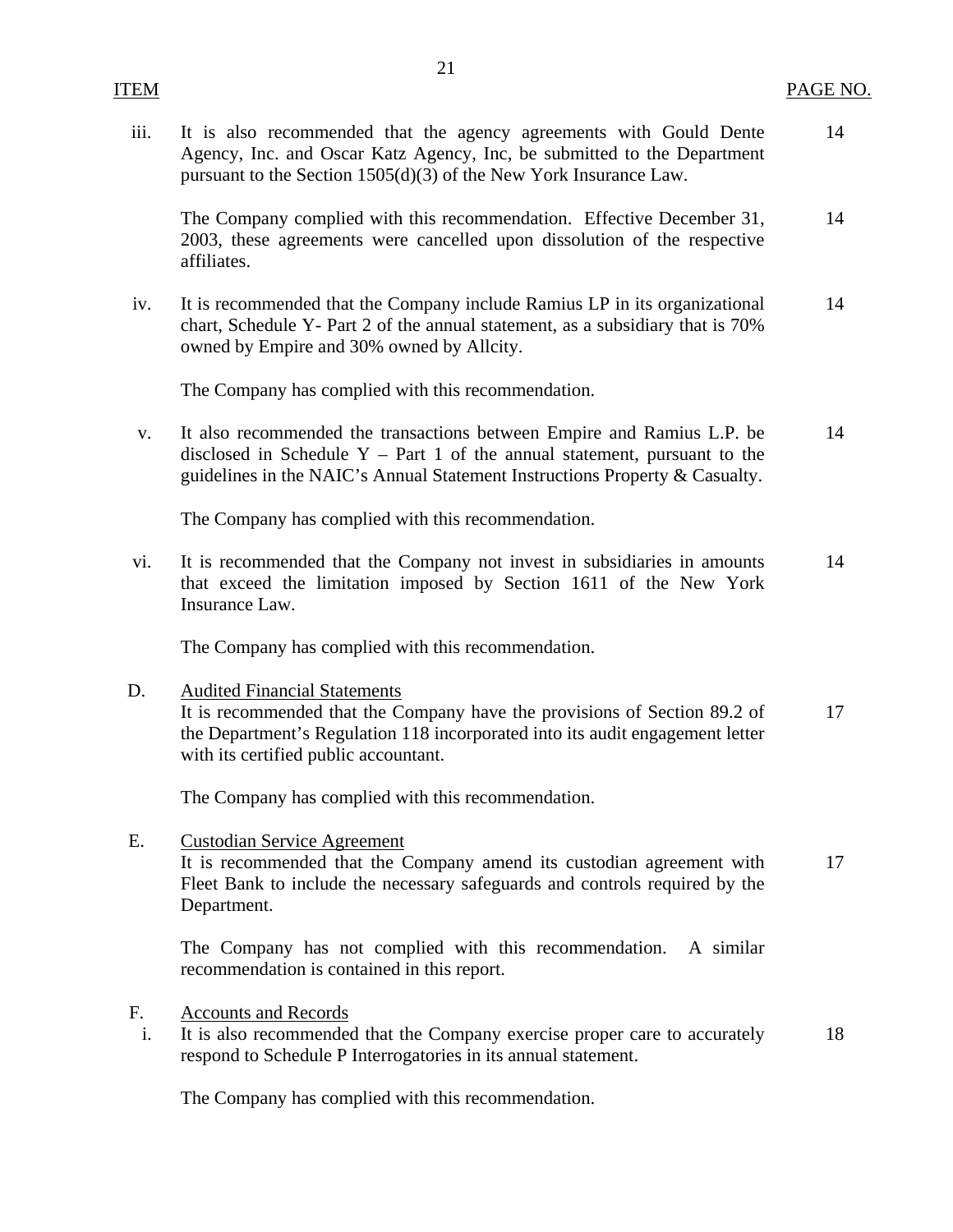# ITEM PAGE NO.

ii. It is also recommended the Company implement the use of the definitions for losses and loss adjustment expenses in all future statements filed with the New York State's Superintendent of Insurance.

The Company has complied with this recommendation.

G. Abandoned Property Law

It is recommended that the Company file annual abandoned property reports, pursuant to Sections 1315 and 1316 if the New York State Abandoned Property Law, with the State of New York and subsequently escheat any unclaimed property indicated in the report.

The Company has complied with this recommendation in regards to the filing of abandoned property reports with the State of New York. Concurrent with this examination, the New York State Department of Audit and Control was conducting a full-scale examination of the Company's abandoned property filings. No examination review was performed to test that the Company was properly escheating unclaimed property to New York State.

H. Lack of Cooperation

It is recommended that the Company facilitate future examinations in a timely manner.

The Company has complied with this recommendation and has assisted in the facilitation of the current examination.

I. Common Stocks

The common stock asset was reduced, pursuant to the examination, by the amount of \$47,577,686. The reduction was due to a decrease in the market value of a subsidiary, Allcity Insurance Company, and a decrease in an investment in excess of a limitation imposed by Section 1408 of the New York Insurance Law.

Effective December 31, 2001, the Company merged with its wholly-owned subsidiary, Centurion Insurance Company and on December 31, 2003 the Company merged with substantially-owned (84.6%) affiliate, Allcity Insurance Company ("Allcity"), with Empire as the surviving company.

J. Losses and Loss Adjustment Expenses

As a result of the actuarial analysis conducted as part of this examination, the Company's losses and loss adjustment expense reserves as reported in its 1999 filed annual statements were found to be deficient by \$78,450,000. It is recommended that the Company report adequate reserves for losses and loss adjustment expenses in accordance with Section 1303 of the New York Insurance Law.

The Company has complied with this recommendation. The examination has not noted a deficiency.

18

19

19

23

24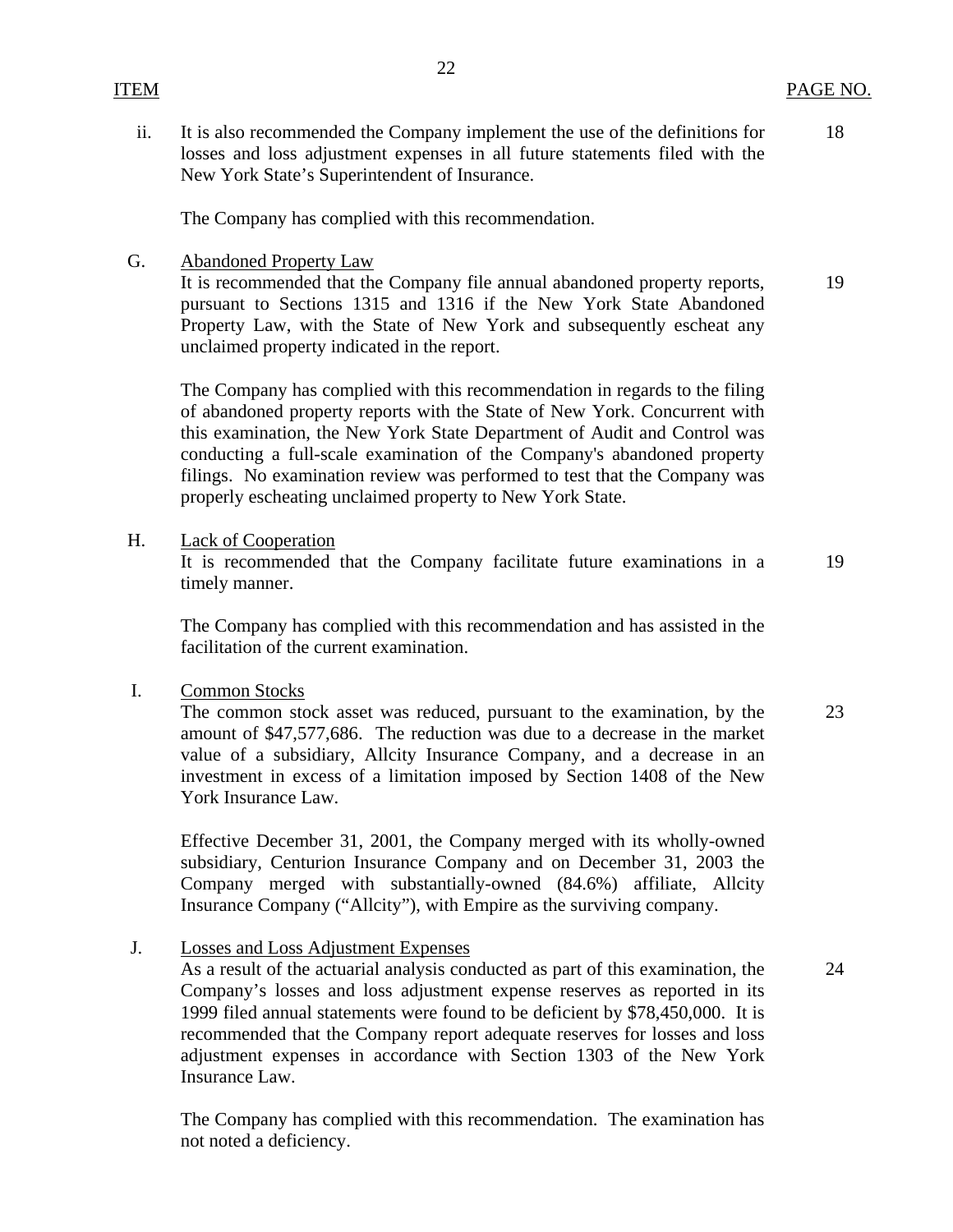#### 23

# **8. SUMMARY OF COMMENTS AND RECOMMENDATIONS**

<span id="page-24-0"></span>

| <b>ITEM</b>                      |                                                                                                                                                                                                                                                                                                                                    | PAGE NO. |
|----------------------------------|------------------------------------------------------------------------------------------------------------------------------------------------------------------------------------------------------------------------------------------------------------------------------------------------------------------------------------|----------|
| A.                               | <b>Management</b><br>It is recommended that the Company require all directors and officers to<br>sign conflict of interest affidavits on an annual basis.                                                                                                                                                                          | 5        |
| <b>B.</b><br>i.                  | <b>Holding Company System</b><br>It is recommended that the Company file its annual holding company<br>registration statements in a timely manner pursuant to the provisions of<br>Part 80-1.4 of Department Regulation 52.                                                                                                        | 8        |
| ii.                              | It is recommended the Company's board of directors ratify its tax<br>allocation agreement.                                                                                                                                                                                                                                         | 10       |
| iii.                             | It is also recommended that the Company amend to tax allocation<br>agreement to include its immediate parent, BellPet, Inc., as a party to<br>the agreement, pursuant to Circular Letter No. 33 (1979).                                                                                                                            | 10       |
| $\mathbf{C}$ .<br>$\mathbf{i}$ . | <b>Accounts and Records</b><br>It is recommended that the Company amend its custodial agreement to<br>include all of the protective covenants set forth in the guidelines to the<br>NAIC's Examiners Handbook.                                                                                                                     | 13       |
| ii.                              | It is also recommended that the Company take due care to correctly<br>complete the General Interrogatories in its filed annual statement.                                                                                                                                                                                          | 13       |
| D.                               | Taxes, licenses and fees<br>Subsequent to the examination date the Company resolved a dispute<br>with the New York State Department of Taxation and Finance with a<br>tentative compromise settlement where it will pay \$1,375,000 in<br>franchise taxes and related surcharge tax plus interest of approximately<br>\$1,150,000. | 18       |
| Е.<br>i.                         | <b>Market Conduct Activities</b><br>It is recommended that the Company respond to Department complaint<br>letters within ten days, pursuant to Part 216.4 (d) of Department<br>Regulation 64.                                                                                                                                      | 19       |
| ii.                              | It is recommended that the Company make timely no-fault claims<br>payments pursuant to the definition of overdue in Part 65-3.8 of<br>Department Regulation 68-C.                                                                                                                                                                  | 19       |
| iii.                             | It is also recommended that the Company pay interest on all overdue<br>no-fault claims, as provided for in Part 65-3.9 of Department Regulation<br>68-C.                                                                                                                                                                           | 19       |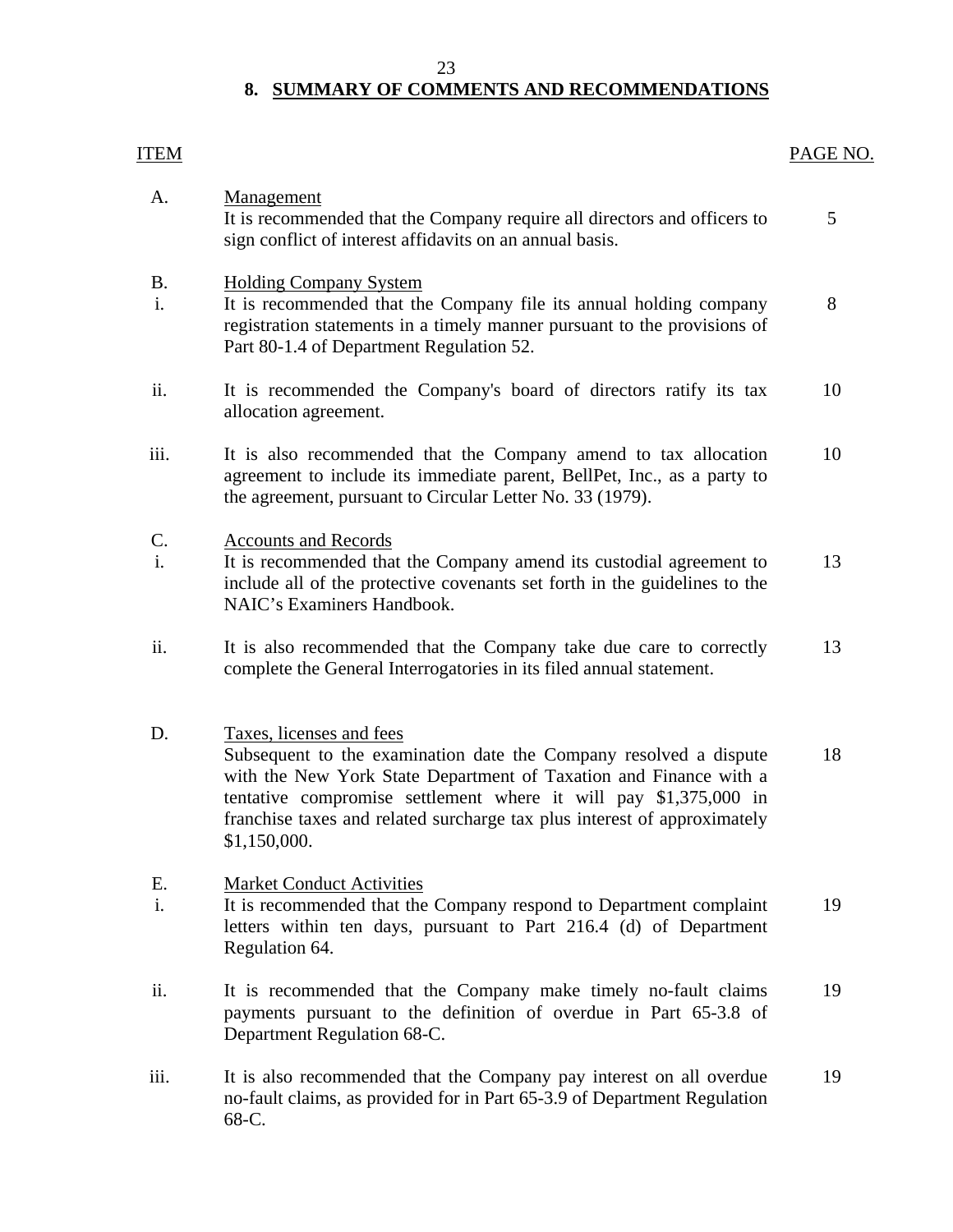Respectfully submitted,

 $\overline{\phantom{a}1}$   $\overline{\phantom{a}1}$   $\overline{\phantom{a}1}$   $\overline{\phantom{a}1}$   $\overline{\phantom{a}1}$   $\overline{\phantom{a}1}$   $\overline{\phantom{a}1}$   $\overline{\phantom{a}1}$   $\overline{\phantom{a}1}$   $\overline{\phantom{a}1}$   $\overline{\phantom{a}1}$   $\overline{\phantom{a}1}$   $\overline{\phantom{a}1}$   $\overline{\phantom{a}1}$   $\overline{\phantom{a}1}$   $\overline{\phantom{a}1$ 

 Bernard Lott Senior Insurance Examiner

STATE OF NEW YORK ) )SS.  $\overline{)}$ COUNTY OF NEW YORK)

BERNARD LOTT, being duly sworn, deposes and says that the foregoing report submitted to by him is true to the best of his knowledge and belief.

\_\_\_\_\_\_\_/S/\_\_\_\_\_\_\_\_\_\_\_\_\_\_\_\_

Bernard Lott

Subscribed and sworn to before me

this \_\_\_\_\_\_\_\_\_day of \_\_\_\_\_\_\_\_\_\_\_\_\_\_\_\_\_\_\_\_\_\_\_2007.